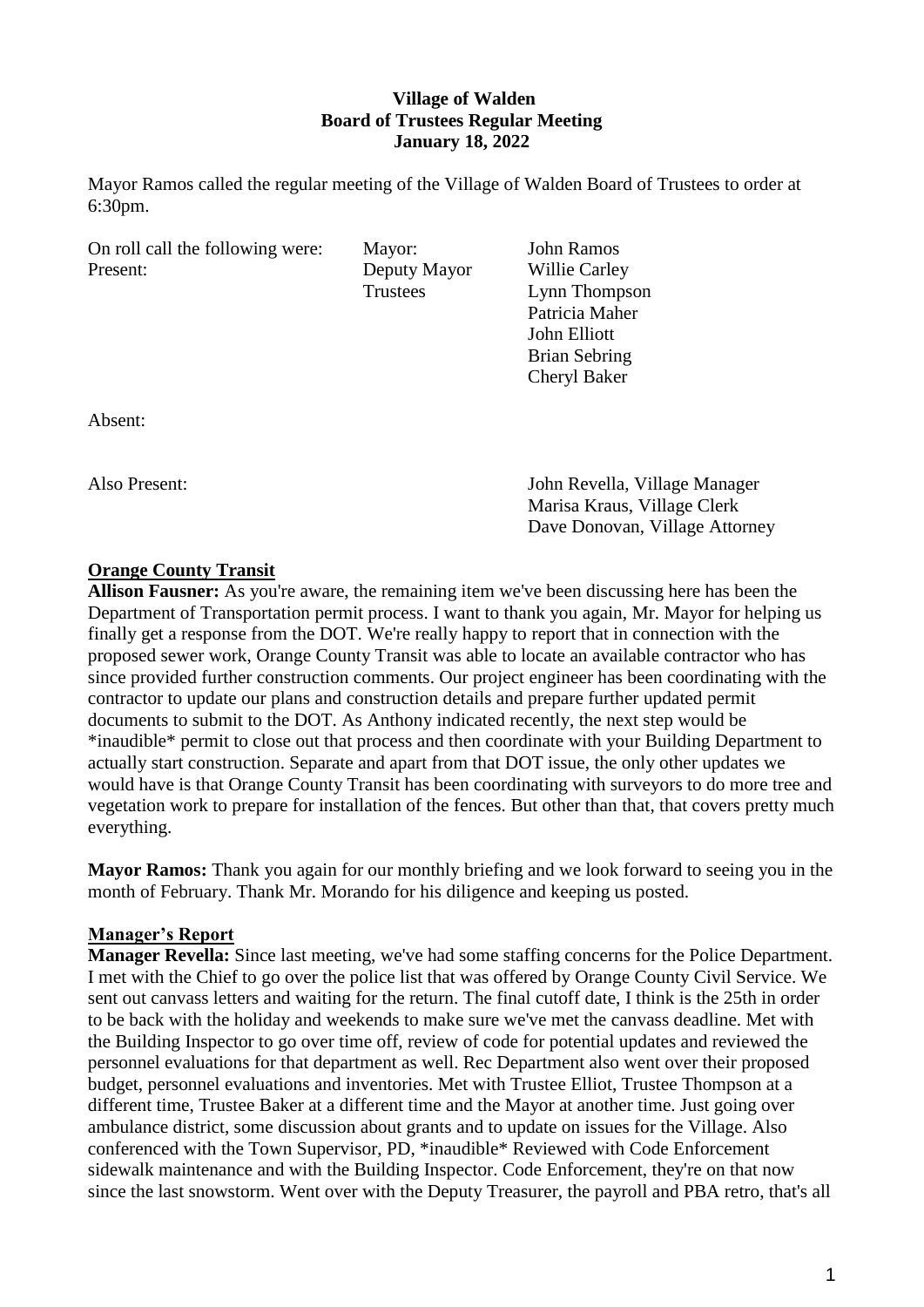done now from the PBA contract. Had a conference with Judge Ozman regarding court coverage since we had a judge resign. There's an opening for an associate judge, which I'm trying to fill soon. Went over a couple of correspondence for the union's on a grievance matter. That's been handled now internally with special counsel. The other departments are also going over inventories, budgets and employee evaluations. The Rec Department is continuing to work on maintenance during the winter. They had to shift indoor basketball to February, hopefully starting practices sooner than that. Working on the new camera system in coordination with the Police Department and are beginning a new sports software program. Transitioning from SI Play to a new program that's a little bit cheaper for the residents. Reviewing the Community Center projects. The Building Department had some personnel shortages due to illness. So, since last meeting the Building Inspector has issued 5 permits, given out 2 COs. Code Enforcement continues to fire and safety inspections. They issued 4 property maintenance violations for fire and safety inspections and they've been covering and checking on the Falcons Rest product as well. Clerk's been updating Facebook, the website, working on 207c, working with me on those matters, special counsel matters, some NYSHIP issues, we had a couple of former employees pass away. Helping with the canvas letters, MSD updates. General help with other matters in the office. Finance Department is working on the 2021 audit, we did sign the letter with RBT to start that audit. Working on reconciliation, health care deductions, workers comp. DOT paperwork was submitted and they're reviewing the AUD responses from the Comptroller's Office. DPW has been working on the vehicles. Water was able to replace 1 meter, 6 mark outs and 1 inspection. The weather kind of limits that a little bit. Working on the pumps at the pump stations, inventory and evaluations, budget, Department of Health reports, maintenance of the facilities. They repaired a sewer main break on Ivy Hill. Cleaning basins for MS4. Working on the trucks from the storms. They did go out a few times to salt and obviously the other day to plow. They had to clean up all the decorations and the trees for the holiday season. That's all done. Police have been continuing to work on overtime and staffing. We did bring on another part timer to try and help alleviate some overtime issues, but it's really hurting. We were able to do some special details and tickets through saturation. They issued 59 tickets since January 1st, 355 blotters. The court is on regular schedule. Library is on regular schedule. Been coordinating with the Attorney on the Ambulance District, FOILs and RBT representation letter.

**Trustee Maher:** Did you say there was an update to the Falcons Rest or that there was no update?

**Manager Revella:** They've been reviewing the project as it's ongoing. If you drive by on 52 towards Pine Bush and look up, you'll see a lot of progress going on there.

**Mayor Ramos:** The sewer main break on Ivy Hill, did we figure out what, besides aging, what was the cause?

**Manager Revella:** There have been at least 6 or 7 breaks on that line since they repaved the road. I think they repaved in 2008. The DPW Supervisor at the time, which is not employed here anymore, actually, graded the road a little too low and they vibratory rolled and that caused the rocks to move and cracks in the force main. That's why we've been having consistent breaks on that line for some time, unfortunately.

**Mayor Ramos:** Are we going to set up a plan on how we can prevent that again?

**Manager Revella:** You'd have to replace that whole line.

**Mayor Ramos:** How about the pavement?

**Manager Revella:** That gets patched as we go along. Until we get that main replaced it wouldn't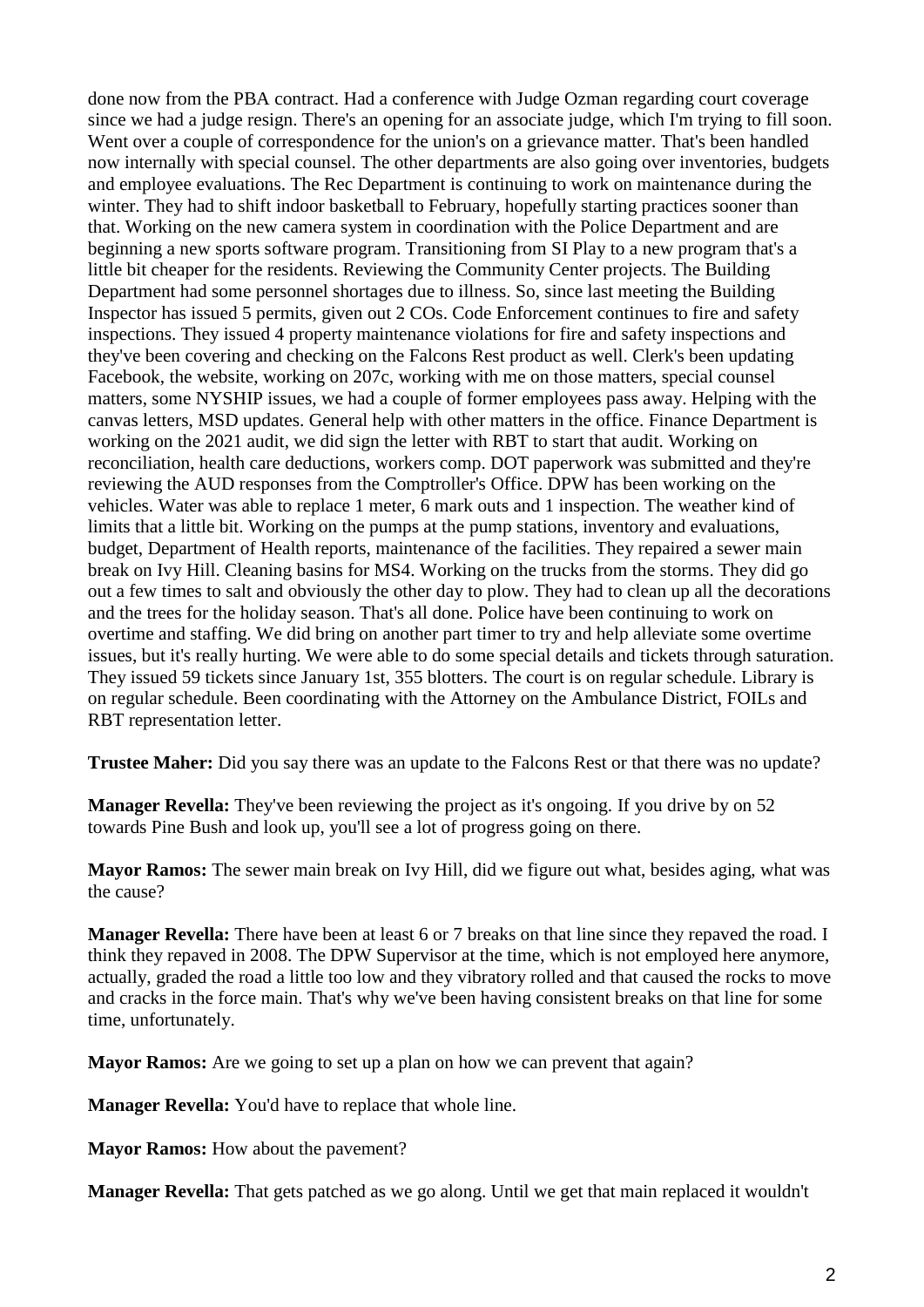make sense to redo the road yet.

## **Approval of December 21, 2021 Minutes**

**Trustee Thompson:** I have read the minutes for the 2 meetings repeatedly. I'm going to have to listen to the actual content because I cannot remember everything that everyone said because they were just so incredibly lengthy. I'll have to make arrangements to come in and see the Clerk and listen to the actual transcription. I don't feel in good conscience that I can approve these.

**Mayor Ramos:** They were lengthy and thank you for the Clerk for trying to get out as expeditiously as possible. Trustee Thompson will come in at a later time to review the audio tapes if everybody else is good with the minutes, as is.

Trustee Elliott made a motion to approve the December 21, 2021 minutes. Seconded by Deputy Mayor Carley. 6 ayes. 1 abstention (Trustee Thompson). Motion carried.

### **Approval of January 4, 2022 Minutes**

Trustee Baker made a motion to approve the January 4, 2022 minutes. Seconded by Trustee Elliott. 6 ayes. 1 abstention (Trustee Thompson). Motion carried.

### **Action Items:**

#### **Discussion – Ambulance District**

**Mayor Ramos:** We will go with the members of the Board. The Clerk will advise us if we have any questions from the outside at this point.

**Trustee Baker:** I would like to thank Supervisor Maher and Miss Rainaldi for all their work. They've taken on a colossal, long standing issue that is quite complex and quite cumbersome. I'd like to thank them for their willingness and for all the information, their patience and answering and addressing our questions. One concern that I have in reviewing the Ambulance District, I do not question that it is very badly needed. It's something that should have been done a very, very long time ago, and I am thankful that the issue is coming up and that there's a drive in the passion for it. However, one of the primary concerns that I have with it is not having a contract in place. I know me personally when I go to buy a car or any big time purchase. I wouldn't purchase an item without knowing the terms. I wouldn't do that for myself, buying a car, for example, not know what the interest rate is and the terms of that. How can I ask other residents to do that when this is their hard earned taxpaying dollars? To me, it seems a little bit of the cart before the horse not having a contract and an actual though because there are different models. It's not even ironed out yet. Are we going to do a hybrid form or are we going to contract out or everything through the volunteer ambulance district? I think those are very important key issues that need to be addressed first before going to taxpayers and saying we would like to charge x y z because I think it's going to be difficult to actually know what x y z is going to cost until you have a cost analysis and know what direction you're going to go, whether you're going to do a hybrid form everything through the ambulance district itself, if you can do a contract out for that. I think those are key elements that are lacking and are missing and I think need to be answered first. I'm not quite sure how my other fellow board members feel in regards to that, but that's kind of where I am and where my consensus is right now. Even though there's a lot of detail in these plans, there's still a great deal that is missing and I find there are significant chunks that should be answered first.

**Town Supervisor Maher:** I think that it's a difficult analogy to compare purchasing a vehicle to creating an ambulance district, though the way I understand the point that Trustee Baker was trying to make. At the end of the day, you're never going to get every single question answered on this topic because we are one of the few areas that is attempting to go out and make this work. We're going to figure it out together, any issues that we don't have solidified currently and over the last 2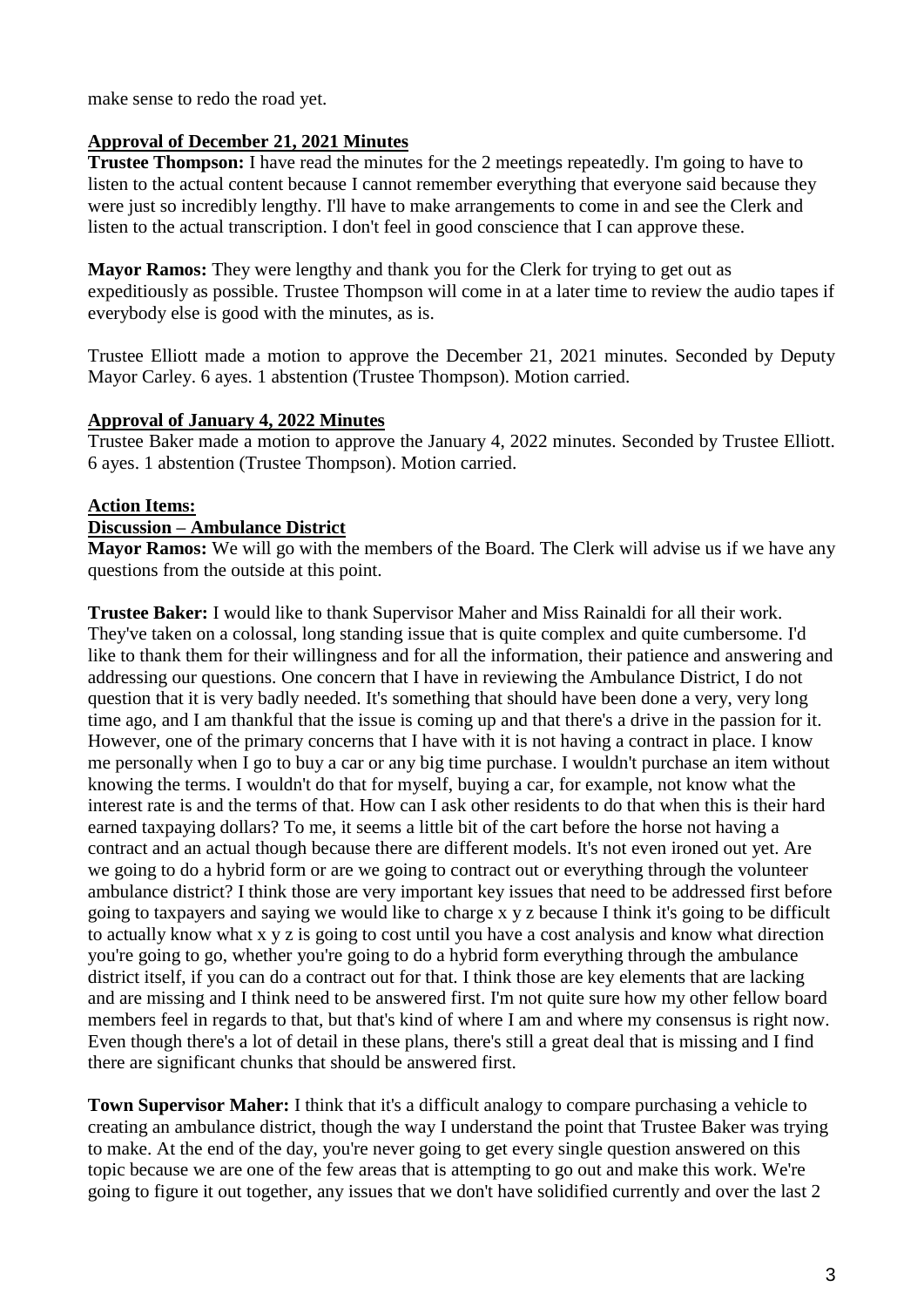years, we educated ourselves and our community on the need for providing ALS services and just how much our local Ambulance Corps is unable to provide the services they can without the resources they need. The Town is taking the lead, as we've done over the past 2 years during the pandemic. The Town has shown Village of Walden residents that we're there for them, that were able to think about that entire Town and not just have everyone on an island. I think we have given the information that is available to you, to us, that should give you what you need to be able to make a decision either way. I appreciate your comments, Trustee Baker.

**Trustee Elliott:** I still have some concerns. We're being asked to vote on this and we don't really know everything about it. There are still some unknowns. I would like to see some kind of guarantees for the Village of Walden. As it currently stands, there are no guarantees. \*inaudible\* those are my concerns right now. I would also like to see, as Supervisor Maher just stated, that we all work together on it. I would like to do that. We're being told things that are happening, but I wouldn't say we worked together on it. I would like to see that happen.

**Town Supervisor Maher:** We have worked together on it. The Villages were involved in the process. We are working together on it. That's just a fact. At the end of the day, there is no way to sit there and scale out everything to a degree where you can answer every single question and have everything figured out. But I do have a guarantee, if this is voted down and it takes us an additional year to be able to provide services, I can guarantee that Village of Walden residents will be further away from getting the services that they need to be provided to them in an emergency situation. That's 1 guarantee I can give you.

**Trustee Elliott:** Why would that be, though?

**Town Supervisor Maher:** Because we cannot provide the services that are needed in an emergency situation right now as it stands. Creating this district will be the biggest key to moving our process forward and that is the resources, the money that is necessary to provide and invest in ALS services, which I think everyone can agree is extremely necessary. Right now, the Village of Walden doesn't get the services that the residents deserve and this action, you guys supporting this and following suit with the Village of Maybrook Board and the Village of Montgomery Board and the Town Board, all in unison, all working together, saying this is an issue we need to address. We may not have every single answer, but a majority of each of the Boards in the Town, aside from the Village of Walden, unless they vote in this evening, will have come together in a very unique way to say, here's a way to address this issue. Let's do it.

**Sylvie Rainaldi:** I would just like to respond very quickly to Trustee Elliott. 1 of his concerns as we look at our volumes, we've mentioned before that of the Villages, the Village of Walden is our number 1 call volume. Being able to staff 2 ambulances in the future or even as we would start up this tax district, it would make sense for us to be near where the volume is. That is just an operational decision based on what space we have available, but we're here in the Village of Walden now, and that would not be a game changer for us. In fact, it helps us with our response times to be flexible on where we're located in the Town. There's no promise or commitment that I can give you as far as contract wise that we would have no presence in Walden, but from just planning and logistics, it does not make sense for us to be out of Walden completely. So from a peace of mind, I'm not sure if that gives you any. As ambulances are super important and you guys have a high volume, we are not naive to that. We get that. We want that for our patients.

**Trustee Elliott:** Just to be clear. I agree 100% that we need to fix the problems. I'm just not sure that this particular plan is actually the correct plan. I don't know enough about it to say that I'm going to put a tax on our residents and I'm still not really sure what the full picture is going to be.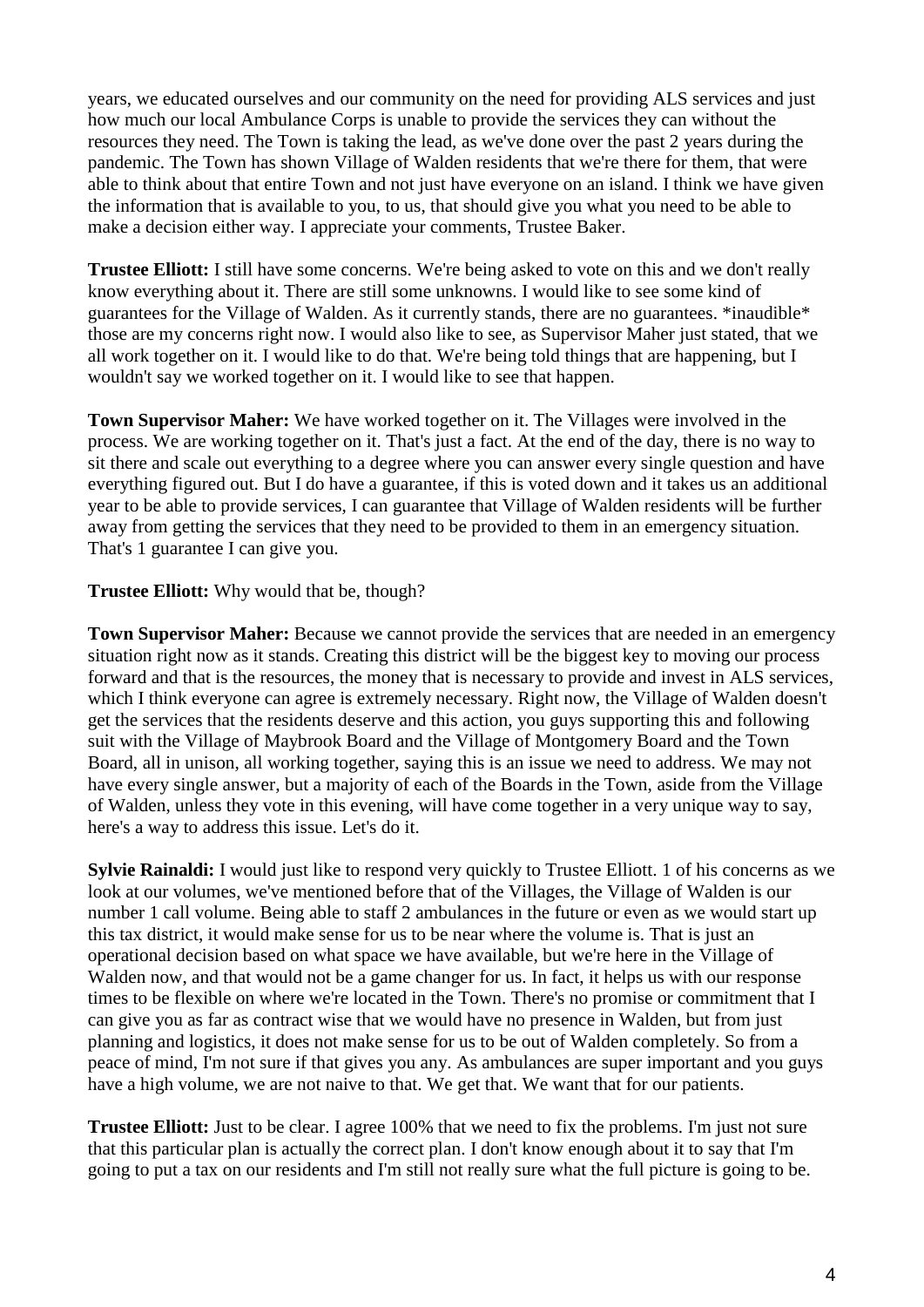### **Town Supervisor Maher:** Understood.

**Mayor Ramos:** The discussion is coupled with are you for or no, on this issue?

**Trustee Elliott:** I like the idea, but currently I'm not for it. I'm not for this plan.

**Trustee Maher:** I think everyone knows I've always been someone who's very capable of seeing both sides of the issue. I think that's why I was brought in to be a Trustee of this Village. I have a very level head. I always take my time and do my research, dig into both sides and sometimes I agree with the issues and the way they come out and sometimes I don't. But with this one, I'm really struggling to understand why board members are not in favor of the tax district. To be honest, John, I think you just said it, but the more I talk to people, I realize it's not that they don't want it, it's that they don't understand it and they don't understand the outcome of not having it versus the outcome of having it. I don't know what else to say, I read everything so many times. The challenges, the questions, the answers. They're all here in front of us, but they're not all inclusive of how this is going to go for the next 5 to 10 years. Like Sylvie and Town Supervisor had explained to us. We're one of the first areas to do this. They're learning as they're going. And I'm okay with that. I understand that that's scary to people. At the end of the day, it's not the Trish Maher Ambulance Tax District. It's not the John Ramos Ambulance Tax District. It's not for us to know all the details. We are going to know the details as they come about. As they continue to dig in and figure out what's needed. But as a whole, this is needed for our residents. This is, I believe, a life and death situation where we need to do what we can to provide the best outcome for our residents. And right now, an 80% dropped call rate is not okay. It's really painful to see that the lack of education could be what causes this to not go through. I think it was Rich McNamee that said in our last meeting that our budget holds 3.4 million for our Fire District and we're asking for a quarter of that for this to save lives. We have to look at things in perspective and you have to put it into perspective, do we have every single detail of every single issue that might come up? No, because we're one of the first Towns and Villages to do this. We really need to put our trust in our leaders to trust to know that this is the best thing for our residents. We've had so many testimonials from Village residents who are in favor of this. My feelings are that, like I said, putting personal feelings aside, just looking at the facts, just looking at the research, this is by far what's best for our Village residents. I'm definitely in favor.

**Town Supervisor Maher:** I think I understand everyone's concerns. I'll continue to listen to everybody. If they have a specific question, happy to answer it. I think no matter what, if we vote on this and it goes the wrong way, we're not going anywhere. We're going to come back in your next year. Not much will be changed aside from the fact that it will be a year later and will be a year behind.

**Manager Revella:** You are not going to wait a year to talk about it again, right? We will continue the conversation until it resolved?

**Town Supervisor Maher:** In no world would we wait another year.

**Trustee Maher:** Can you explain one more time, what the repercussions are and why you would have to wait a year before forming a tax district.

**Town Supervisor Maher:** In order to form the tax district for January 1st, 2023, we need to have our tax district created with all 3 Villages opted in by March 1st. There's a 30 day referendum period, which is why we need the votes and everything done before the end of January. That's just the calendar and how it flows. So, we would have to wait until January 1, 2024 at the earliest to begin the district and it likely will take a full year to establish ALS services and get the approvals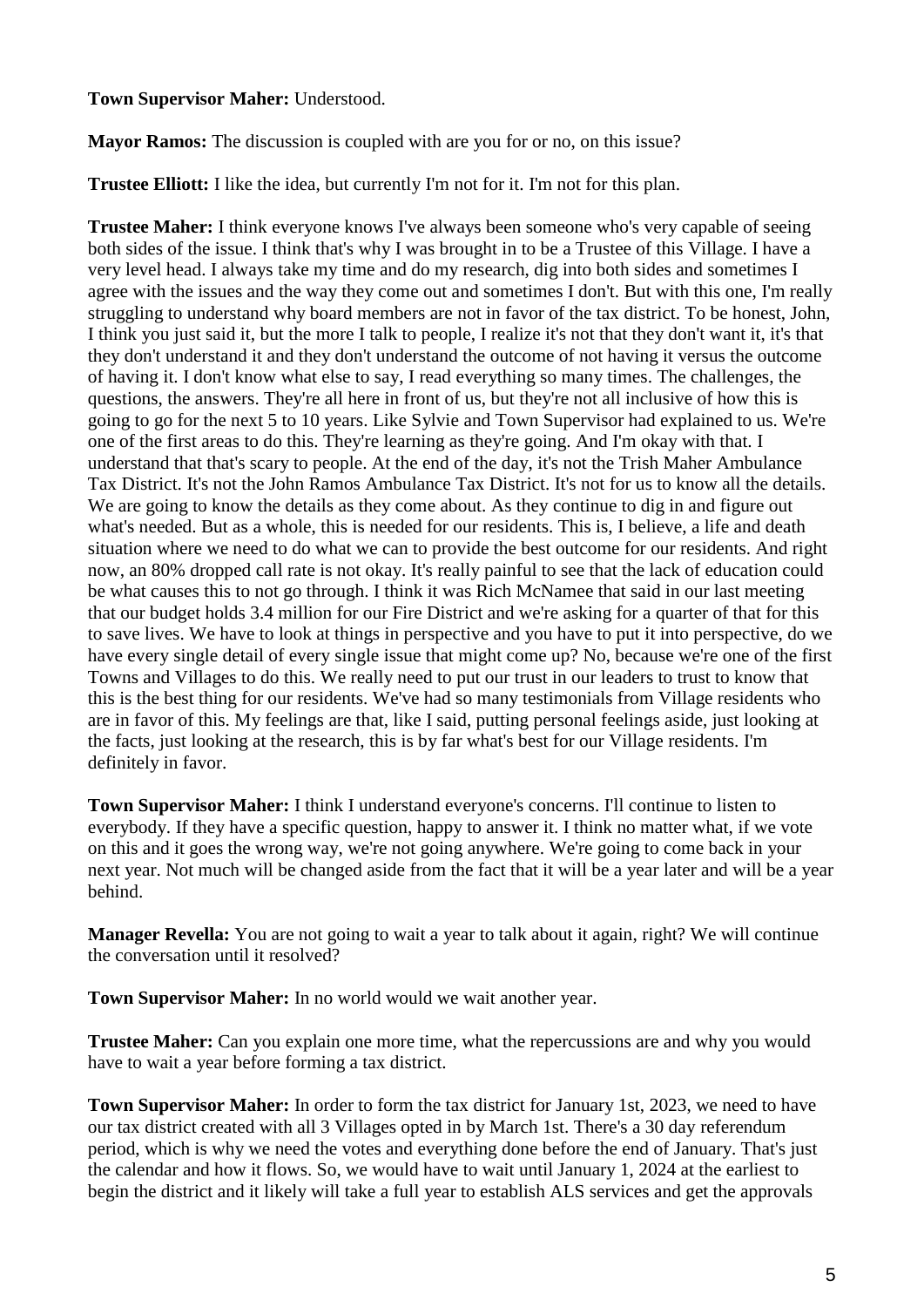from the state that we need. So, you're really looking at January 1, 2024, if the Village opts in tonight, that potentially we can provide ALS services to our residents or as late as 2025. And that is a life or death issue.

**Trustee Elliott:** That's all assuming that we have to do it as a tax district. I don't think anyone disagrees that something needs to be done to make it better, but it doesn't necessarily have to be done as a tax district. I believe there's other ways to do it where we can have the same product, but without creating a tax district.

**Town Supervisor Maher:** I will tell you, John, unless you have something you would like to share. Over the last few years, I've researched this, and that's just not true. The tax district is the best way to do this and the only way to really, truly guarantee ALS services exclusively to Town residents. I know that because through the last 2 years, I've had private and public conversations with individuals who have willingly admit that private industries being able to provide ALS services just don't have the bandwidth to provide those services to residents. That's just the reality of the situation. With respect, I don't agree with that statement.

**Trustee Elliott:** Has anyone talked to our businesses in the Town like Amazon and Medline? Because I know there's other Towns in Westchester County that have partnered with the hospitals and with businesses in the area where they were able to raise funding and not hit the taxpayers to do it.

**Town Supervisor Maher:** Westchester models that probably isn't too comparable to the Town of Montgomery, but Amazon and Medline, I was asked how much would Medline and Amazon be contributing and the PILOTs? Out of the \$800,000, the 19 PILOTs and the assumption of the 20 PILOTs that would be in existence as of next year, including Medline, we're looking at just under \$100,000 of the \$800,000 coming from just 20 businesses in the Town. So, what you're saying is happening at a smaller scale than them funding the whole thing. I don't see that being a realistic way to say, hey, you're paying X amount of dollars already and we also need you to fund everything else. This is a shared cost based on valuation for every entity in the district. And that's not to say that we won't be able to approach Amazon and Medline and they will be generous in terms of being able to help us purchase capital equipment. But we didn't think that was a responsible way to tackle the issue because you're hoping for charity as opposed to relying on a tax source that is guaranteed. A relationship with a business can have a contract with it over a period of years. But that is only good for whoever the head of that business is at that time. With the tax district, you're creating and establishing something that is guaranteed through the taxpayers, regardless of who lives there, who owns the business. Those taxes will stay the same. So, with respect to whatever you were just talking about, about Westchester partnering with hospitals, that's nothing we've seen as a realistic possibility over the last 2 years of our research.

**Trustee Elliott:** Has anyone talked to them about it?

**Town Supervisor Maher:** Talk to who, the local hospitals about helping to provide ambulance services with business partners? That's a nonstarter. Yes. We've asked for things and there are definitely positive conversations that are taking place, but none that indicate that it would pay for the entire service, which is unrealistic.

**Trustee Elliott:** We're not saying to pay for the entire service. I know in Westchester they sponsor one of the ambulances. Which basically pays for their equipment, their ambulances.

**Town Supervisor Maher:** Yes. That likely can happen. That's something that we can't guarantee. Again, irresponsible to plan that way and say, we're going to do this, but that's something that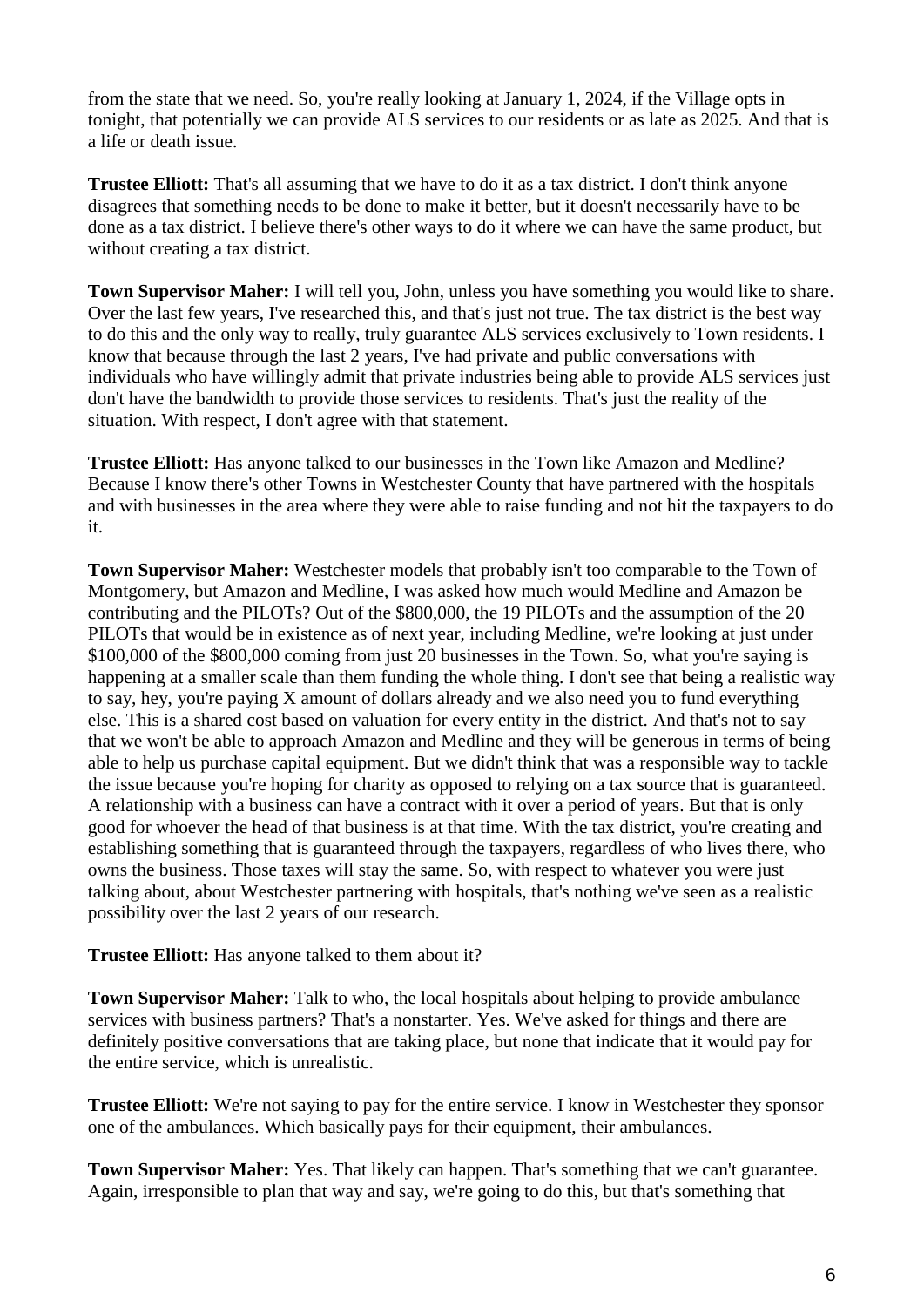absolutely could happen. We believe it will.

**Trustee Thompson:** I am in agreement that we can improve our ambulance service for our community. I don't think anybody is disputing that, but I feel like this is really being forced. I recall in 2021, when the Village of Walden was having its reorganization meeting after elections or shortly thereafter, there was discussion about putting people on a committee, that the dialog was going to begin talking about this, perhaps forming a district, what we were going to do because our ambulance service was struggling. I can't speak to the other Villages or the Town, but the 2 people from the Village of Walden were not included in any discussion at all until the month of August. After August, it is my understanding there was no discussion again until the month of December. Now, all of a sudden, there's all these presentations hurry, hurry, hurry. We have the legal notice to take care of. We need to do this by March. I am very, very resentful that this is being pushed. People are being made to feel pressured. Our residents are being made to feel like if this doesn't happen, they will have no service at all. I just have a lot of problems with this. And while you have put a lot of time and effort in to collect data, why you have made presentations, I still think there are questions that are not answered. My biggest thing is we need a business model. We need an action plan. We have nothing in front of us. Nothing formal. I realize you can't predict for every single situation, but everything you've given us, to me, is rather generic. I've been reading through minutes for days and I see words like "wiggle room", "so in theory", even right now, the comment was made that the Village of Walden has the most calls. In this paperwork, it says, "No, that's not true. The Town of Montgomery has the most calls". Then the comments are made that "this is going to be a model. We are one of the first in the area to do this". In the paperwork, it said "there are many municipalities taking the jump". I just feel like there are a lot of contradictions. I would like to know what have we actually discussed with the private ambulance service? I took the time to read through 2 contracts that mobile life has with neighboring municipalities. I would like to have a cost analysis for the Town. If we go ahead and do this. Create a district. We're now going to, if I'm understanding it correctly, make the paramedics and EMTs Town employees. That opens another avenue with civil service requirements. Salary. I was told the salaries are rather low. I did some comparison numbers, the salaries that it says on a Google search that are the current salaries for EMTs in the Town of Montgomery are not all that much less than the national salaries. Somewhere in here are the state salaries. I stand corrected. Somewhere in this unbelievable amount of paperwork, I believe I saw something about the salary would be \$58,000 with a benefit package on top of that. You're talking a lot of commitment if these people are made Town employees and they're civil servants. That's another concern of mine with salary, health benefits, retirement. That's why I'm interested in seeing a little more data from a private entity. That would strictly be a contract and those factors would be eliminated. I just think there needs to be more dialog and I think this should have happened many, many years ago. We should have been moving in this direction of improving our ambulance service. Unfortunately, that did not happen. The dialog started very recently. December seems to be the time when things really started rolling and I counted the days. That's 39 days. 39 days of reading volumes of material, having people talk to us. I just think that that is really pushing the envelope. I think our community will continue to have the ambulance service until this is ironed out and everybody can get on board, if we don't agree to this this evening and we're still going to have to fund our ambulance and keep it solvent until this is resolved. And if it has to wait until 2023, so be it. I just feel that we do not have a sound business model in place. There are still too many financial questions and I'm not ready to say yes to this at this point in time.

**Trustee Sebring:** Since we've had our committee of 2 members meet with you, their number of meetings has not been a lot. A lot of information that should have been told to them, I believe, has not been done. Probably you had more meetings with the ambulance people for you to understand their situation, but it was never relayed to our 2 Trustees to come back to us. That's bothersome to me, because trying to do this in 2 months does not make any sense to me because there are still a lot of questions out there that you say we can work on later. Well, some of these questions that need to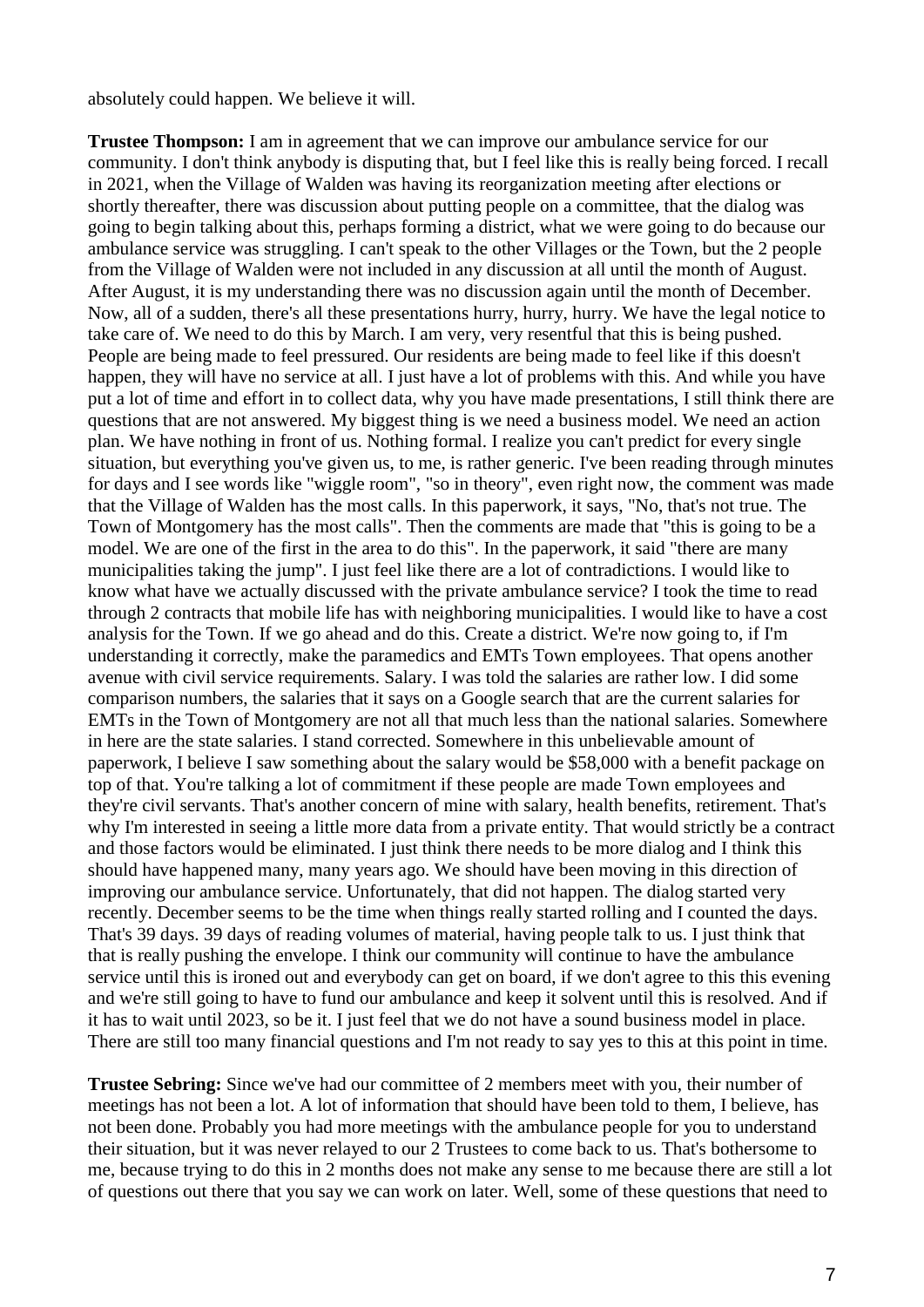be answered could possibly have to do with the State of New York. In my opinion, it could be I'm wrong, but if you transfer equipment from the volunteer Ambulance Corp to a district, you're going to have to go through the State of New York for authorization. And that would have it go through the assembly, which could take up to 8 months to a year. Why I know this is when I was in the Ambulance Corps back in the 70s to sell the building by the Thruway, it had to go before the State Assembly and that took time. You're getting rid of a 501c3 which I believe is a nonprofit. Now you're going to a profit organization. Which is totally different. You're getting rid of taxpayer's money. Funded by the public through donations and whatnot, that's public funded. Then I have another question, who owns the building on North Montgomery Street? Is it still under the Walden Ambulance Corps or they reside because you tried to sell it and you couldn't do it because it would have to be reverted back to the Village of Walden? How many hours does it take for a paramedic to be qualified at the Dutchess County Community College?

**Sylvie Rainaldi:** its 2 years. It's a 2 year college degree.

**Trustee Sebring:** I read in the report that it cost \$8,900. Is that per semester?

**Sylvie Rainaldi:** I'd have to look on the Dutchess County tuition page.

**Trustee Sebring:** But if that's true, that's only per semester. Times that times 4. In order to be an ALS, you have to have your paramedic already certified by the State of New York, then to the health department. That takes time. So, you're not even ready for that.

**Sylvie Rainaldi:** I'm so sorry. I think you're under the impression that we would not start ALS until we trained our current BLS members to become paramedics. Is that what you're asking?

**Trustee Sebring:** Yes.

**Sylvie Rainaldi:** That is not the case. That is that is not the plan at all. We would hire paramedics who were already certified. There is no plan to start your services after we've put anybody through training.

**Trustee Sebring:** It would be later on, if that would be one of your things to mull over after we would be involved in an ambulance district. I would like to know that.

**Sylvie Rainaldi:** I think, are you talking about how companies can sometimes do tuition reimbursement for employees just like any other company? That's not in the budget right now and there's no plan for that. It's something that companies can do as a benefit, but it's not part of our plan. Nor would it be or how we would start for ALS services. We will be hiring experienced paramedics.

**Trustee Sebring:** The statement was made, it would make life or death, that we should know the information now because for the lack of knowledge, the organization could go downhill real quick because we are not knowledgeable of what we are really getting. The residents that are going to be paying their tax dollars to. And that should be what we should be talking about now. Whether it takes another year, it takes another year. I'm not in favor of doing this in 2 months. No matter what you say, what you try to do. I'm not going for 2 months. There are a lot of other questions. You should have your attorney with you all the time to be answering questions that we may have.

**Town Supervisor Maher:** Look, just for setting the record straight for the life of me, I don't understand where this 2 month thing is coming from and there was an inaccurate statement made before about the first meeting being taking place in August, which is just not true. It's factually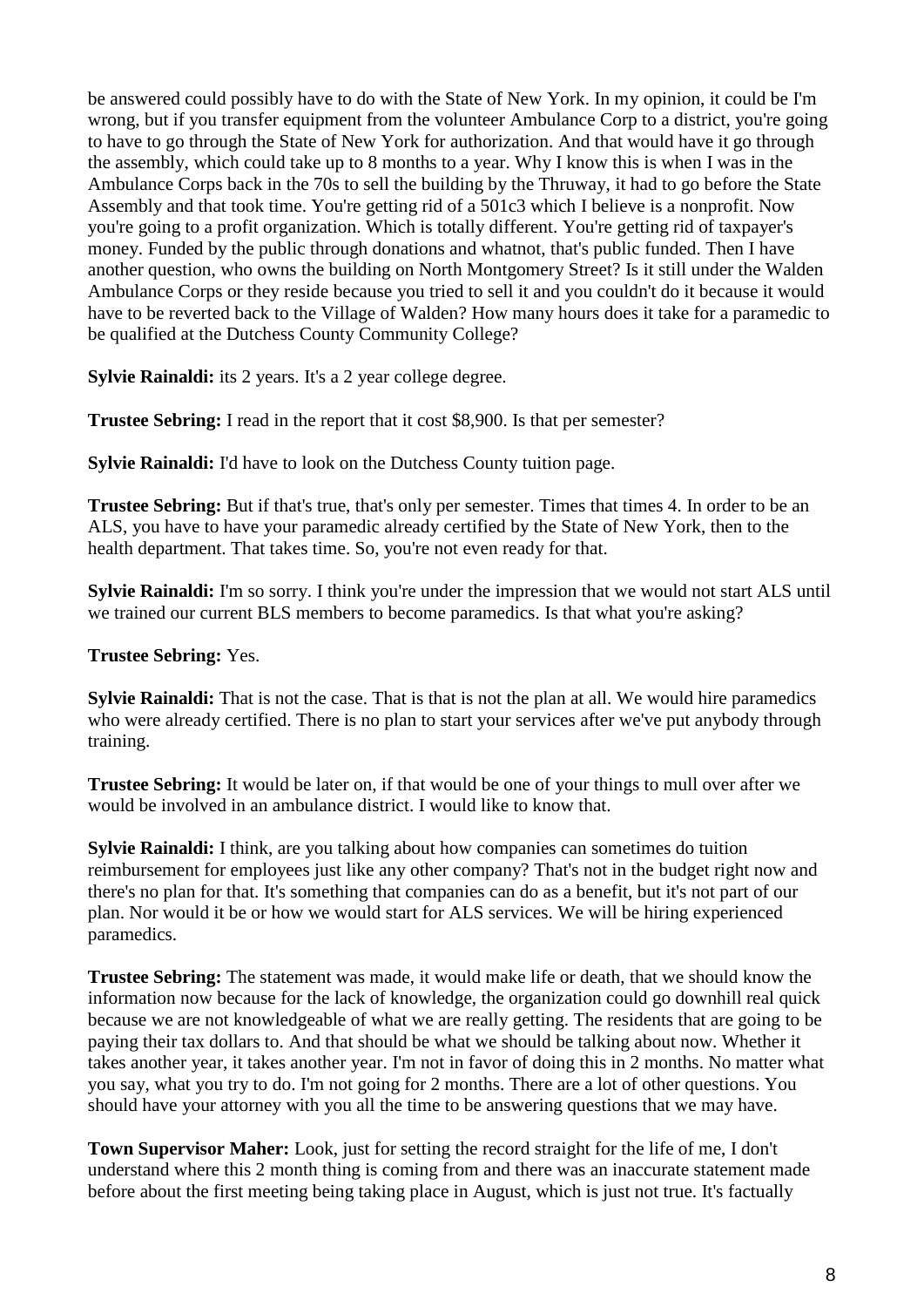inaccurate. There was another meeting several months earlier. The conversation started far earlier this year, with Trustee Baker and Trustee Willie Carley both in attendance for a one on one course on the issue of EMS and the situation. So this process started earlier this year. I'm not exactly sure which month, so I just want to dispel that this was done quickly over the last 2 months. That's just not true.

**Trustee Sebring:** Sue Taylor, when she was Mayor, she was the one that asked for 2 volunteers to be on a committee and that's been almost a year. These 2 members that we have, have only had 2 meetings. And that's not enough.

**Trustee Baker:** Then one in person with Brian. We had the one introductory meeting, which I think was it was in wintertime around maybe January-ish. Then the following one was around the August timeframe.

**Trustee Sebring:** Like I said, I'm not in favor of doing this right now.

**Deputy Mayor Carley:** First of all, thank you everyone for stating your positions. I believe as Trustees, we're supposed to vote on our information and what we believe should be, right or wrong, but enough to make a decision. With that being said, being a part of the meetings that we did have and yes, you're correct. Trustee Baker, as she stated, we had your initial meeting and then we have the one thereafter, I believe the August timeframe. Wasn't enough for meetings, but I've stated that several times with each time we had a presentation. I believe, 100% in what all the Trustees have said. 100% about the information and not having clarity on everything. I firmly believe that this Ambulance Corps and everything that we do should be about saving lives. It doesn't matter if this is supported or not supported. I don't see why the issue of services would be altered, especially when the board has already consented 100% that this is a need. Just don't feel comfortable making this decision. Board members individually don't feel comfortable making a decision. So, with that being said, the ambulance services should not change because, when we bring this back around again, we want to make sure we all are working together as a Town? With all 3 Villages. I did look at several models that I thought could lower the amount of funds that were required based on what the Town suggested. However, I do understand that based off my understanding, Supervisor Maher wanted to make sure the dollar amount was low enough, but yet high enough so we don't have to keep going back and forth with that. I understand that. But I also understand that all the answers are not going to be answered. We're always going to have questions. I don't believe that the Villages in the Towns should get involved with the making of new FTEs and things of that nature but at the same time, I do see the value in contracting and working with making sure the funds are there to help support. So, with that being said, in closing, I believe that even though the information wasn't there and all the things that we just discussed, which I sit with my colleagues and I agree with you 100%. However, I do believe that there does come times where we have to take a leap of faith and not faith, as in blind faith, but as an okay, let's continue with the process. My position is this, I am in favor of the district. I am in favor of moving forward. But I would like to see the meetings start immediately, as soon as we can within the next month. And you bring together all 3 of the Villages, a Town representative and the lawyer there and the financial person there and one person at a minimum for the Ambulance Corps itself and we hash this out so that we can make sure we're giving the best product as possible for our Village citizens. I believe it can be done with all the unanswered questions.

**Mayor Ramos:** You're a yes?

**Deputy Mayor Carley:** Yes.

**Trustee Maher:** I agree. Everything you said was spot on with how I'm feeling. I think that it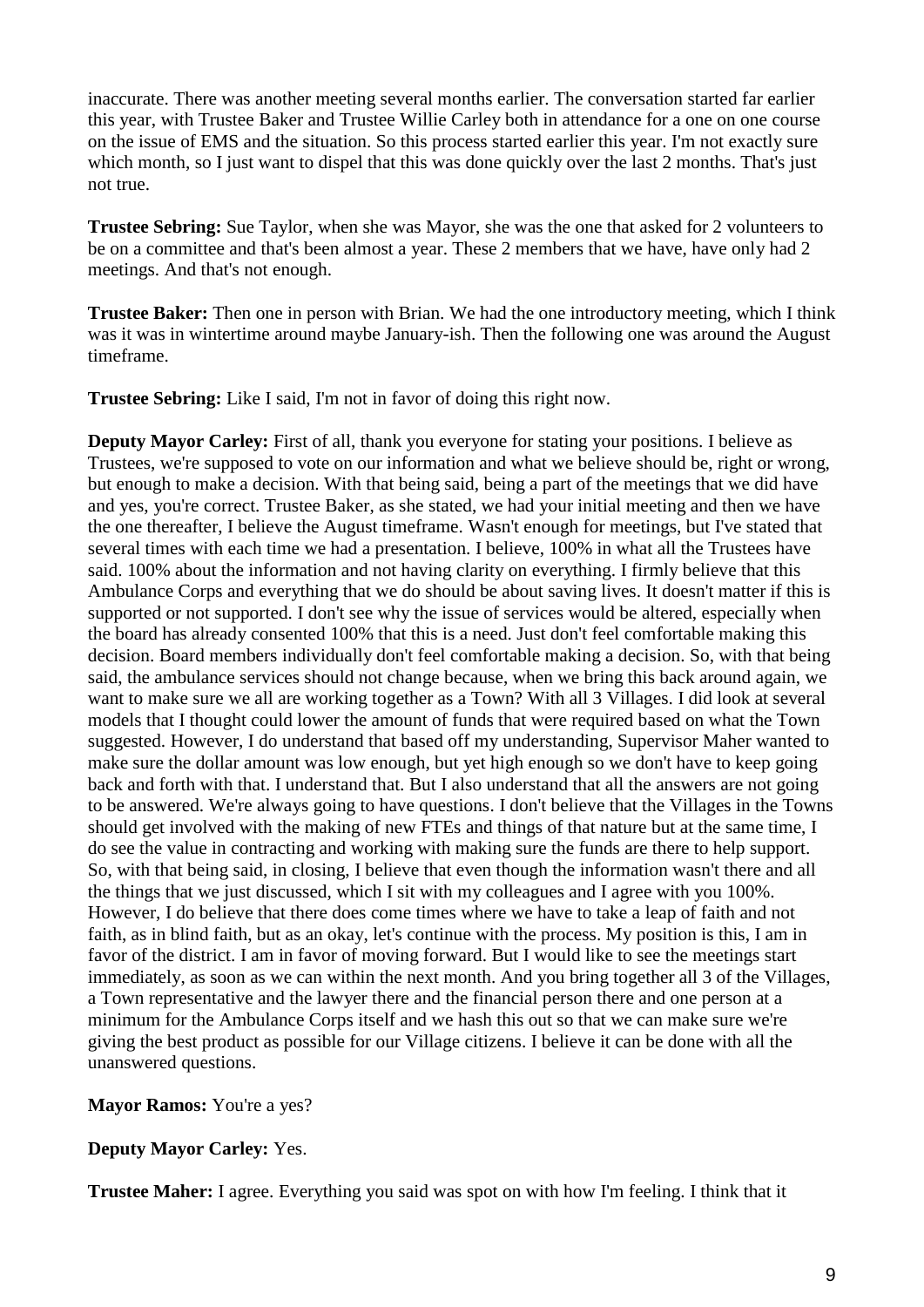sounds like the other Board members just need more time to grasp all of the information and get the answers to their questions that they still have. Are we having another meeting before the end of the year? What would the next steps be?

**Mayor Ramos:** No, I still have to finish. We've exhausted a number of hours, number of days in the quest to answer a lot of questions, especially to the taxpayers in Village of Walden and surrounding areas. I'm going to start with first, there were a number of questions that we've asked that still are in limbo, that have not been answered. Given the Ambulance Corps ample time to do that. That's one thing. I've asked for financials. I've asked for documentation from the Ambulance Corps and the historical reference to find out what went wrong. Why are you asking for more money in order to facilitate the service? This is a legislative body. This is a local government and you have to show us that you have the certificate of needs. You have your business plan. You have your expenses if you're going to receive taxpayer money. You had received taxpayer money the past couple of years, \$150,000 and an additional \$50,000. That's taxpayer money. We want to see what it was used for. Who takes care of your documentation, your PCRs? Who sees them and who collects them? Where are they kept? I don't know if one of those two buildings are secure enough for you to handle patient care information, but that's another issue. Department of Health Certifications, just like Trustee Sebring was saying, we haven't seen those yet. The almighty dollar. Where is this money going? How is it being used? Where is it being used? Again, the North Montgomery building, who owns it? Who pays rent there? Your paramedic hours, I don't foresee this. You're looking to hire paramedics from the outside, but I see most of the ambulance services are having a hard time keeping paramedics or training them and retaining them. You want for FTEs for paramedics? If I'm correct, for paramedics. We've given you options. We've given you models that have either been successful or they're in place right now for like Town of Fishkill, Wappingers. I have not seen any of the Town of Montgomery Board members or your Trustees talk to any of the money stakeholders within the local municipalities. Town of Newburgh, Town of New Windsor. Nobody's spoken to Mr. Pacquiao or Mr. Manley. Nobody's spoken to Mr. Myers in the Town New Windsor. Those are the checkbooks. Those are the people that are monitoring budgets and know how to dispense funds and finances. I believe we should contract and I don't think the tax district is ready yet. Need to go back to the drawing board and you need to get all the stakeholders involved. Just like what we did in the comprehensive plan, in your corridor plan, you need to get all the stakeholders, members of the Village of Maybrook, Dennis Leahy, the Mayor and along with his Deputy Mayor. The Village of Montgomery. Even though they signed on, they need to be represented and also the Village of Walden. We did our homework and we wouldn't be sitting here passionate about what the circumstances are and what is ahead for our taxpayers. We don't want to see this balloon out to a point where we're going to strangle our taxpayers later on during the years. I have a slew of other questions, but like I said, you do have a lot of homework to do. It's admirable that you got, can everybody see this? This is the list of your meetings for this year, but it didn't take but this year to generate this and this is a good start. But you're going to have to get all the stakeholders involved. All the stakeholders. I'm talking about private citizens, I'm talking about local elected officials. I do agree that we need ambulance service. I totally do. But it needs to be done right. And I profess this ever since this was brought up in December. This needs to be done the right way. That's all I have to say right now.

**Town Supervisor Maher:** Mayor, I just want to say, I appreciate your passion and your diligence. Obviously, from what we're hearing tonight, this is not something that's being supported by this Board as a whole. So, we're going to have to go back to the drawing board. You have my commitment, 100% that we'll have more meetings. Obviously, this problem isn't going away. I'm not going anywhere. We're going to address it. We're going to address it together. I will say with some of your statements, Mayor, they're just not true. We've worked with everybody. Everybody has been involved. They've had an opportunity to ask questions to go in even deeper. Me and you have had private conversations, as I've had with everyone else in the process. We've absolutely been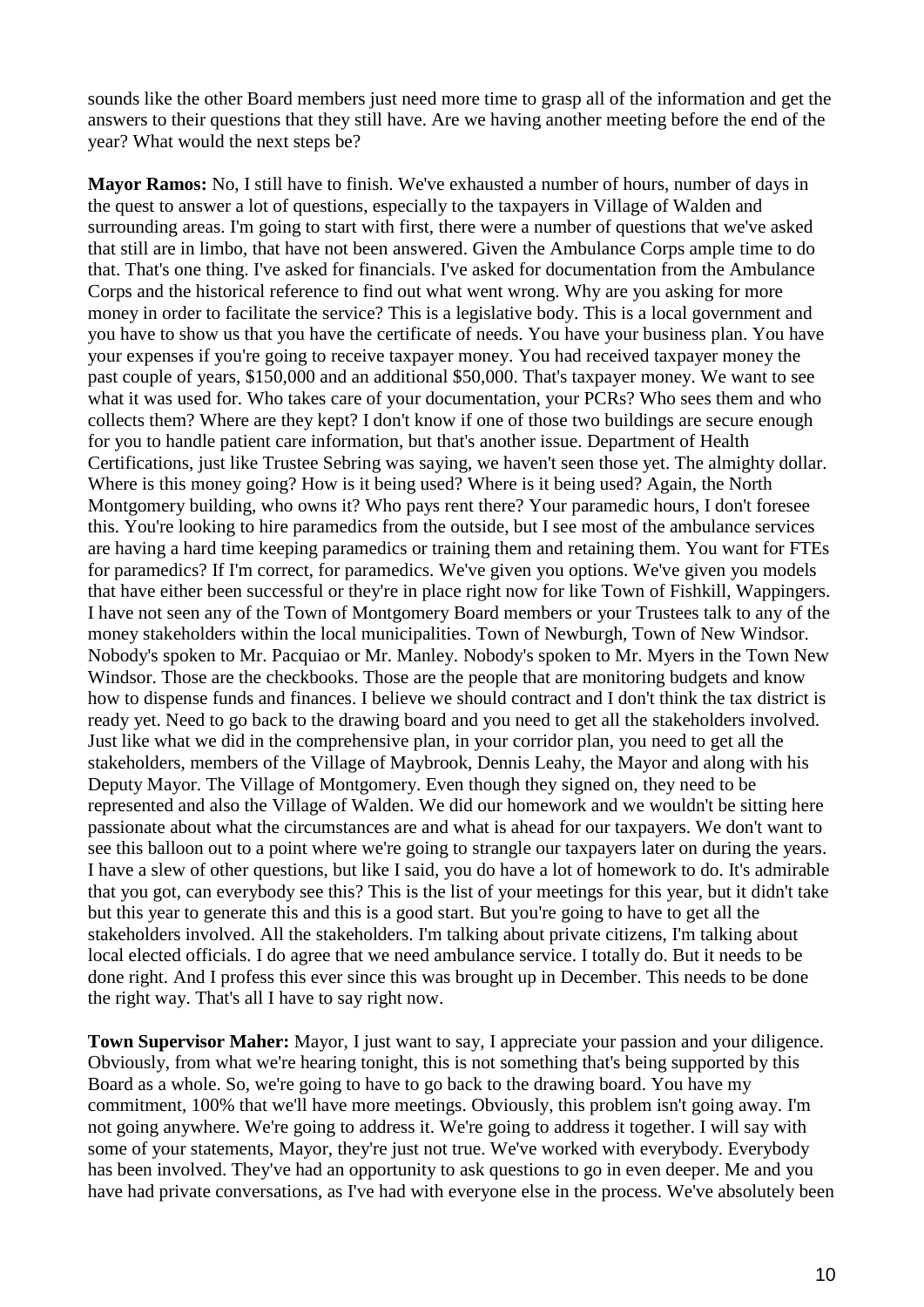in contact over the last 2 years with the Town of Newburgh, Town of New Windsor. If it's not directly Brian Maher, through other individuals that were part of the process creating feedback. We've had them in our meetings. I just don't want folks to believe that we haven't done all of those things because we really have. But one thing that I will do better is present the fact that all of these things have been done more clearly in the future. Work together with you, Sir, our other Mayors, every private entity and continue to do what we already have been doing to a point where we get a lot more information that you need in order to be able to be in a more successful position to make this happen next year. You have my word on that. Personally, I will do better and we will do better together.

**Mayor Ramos:** Thank you, Supervisor Maher.

**Trustee Maher:** I just want to know for everyone that is against this, does anyone have another plan or what is your response to the taxpayers who want this and who are asking why we're not in favor of the tax district?

**Mayor Ramos:** Trustee Maher, I think we've done our homework on that. We provided different models from the Town of Wappingers, Town of Fishkill.

**Town Supervisor Maher:** It won't work. But it doesn't matter tonight. We've heard the Board. We will have these conversations. We will get to a similar point next year, but with hopefully everybody having their time and the information they need and I think we'll have success next year. It is what it is.

**Mayor Ramos:** The Town did a lot more work on the comprehensive plan and the corridor plan than we have with this ambulance tax district. You gave us your word and you're online with the by attacking this and giving it a little bit more to benefit the taxpayers of the Town of Montgomery and the 3 Villages. But I've got to say that we've done our homework and we've provided over 125 questions to the board of Town of Montgomery Ambulance. The reason why there are questions is because there are question marks in our heads. Along with the Village of Maybrook. I don't know if the Village of Montgomery had any questions that they asked, but we have questions. Everybody has done their homework and like our attorney said, if we go with this, there's no take backs. We want to do it right. We want to see 2025, with an elite ambulance service done the right way. If it's done the right way, I have no qualms in funding anything like that. I'll leave you to your word and we'll get here and we'll get there together next year. Thank you, everyone.

**Trustee Sebring:** I would just like to say something to Pat Maher. I was one of the Ambulance Corps members back in the 70s. I helped build a building on Oak Street. I helped build a building on Scofield Street. I have a lot of faith that the volunteers back then would still want to see volunteers. However, the number of hours it takes for somebody to become a Basic Life Support member is long. I am in favor of keeping the ambulance going. I always have been and I always will. Because I did have a vested interest in the Walden Ambulance Corps and I still do now. However, times have changed. They want to advance their status. I get that. I have no problems with that. But we have to know more knowledge of what's going on. What we do with the buildings.

**Trustee Maher:** I agree with you. There needs to be more knowledge.

**Trustee Sebring:** Right, so it has to take more time. I don't want to see the ambulance not being able to service Walden. This is where we started from. It took a lot of energy back then to get it going. A lot of dedicated people. You have dedicated people now. And that's not going to stop because everybody has things that they want to do to help the people and it's going to take time.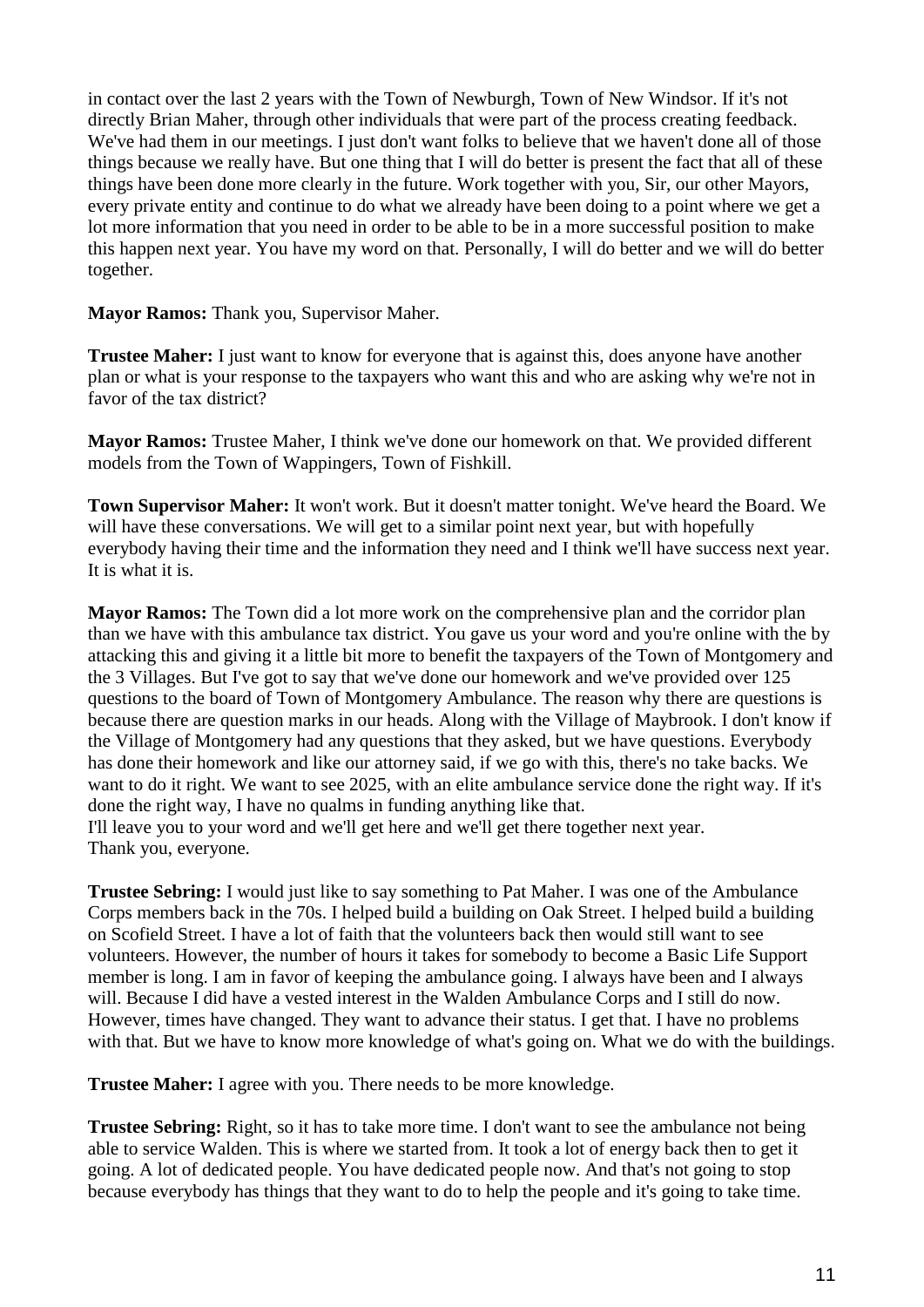**Trustee Baker:** Trustee Maher in regards to how will we answer to our residents? I know from myself multiple times and I've spoken about this with Supervisor Maher. I've gone door to door knocking on residents doors to ask them their viewpoints and how they felt for an ambulance district. The concerns and questions that we have brought up are the same exact ones our residents have. I am by no means anti Ambulance District whatsoever. I myself have had the unfortunate occurrence of having to take multiple ambulance rides. They are vital, they are important, and that's why this needs to be done. There are, not minor questions, big ones. At this point after 2 years, in my opinion, we should know what model we want to go in. We should know whether we want to do a hybrid or contract or just solely do the volunteer ambulance with both BLS and ALS. That's an example. To me and several residents, that should have already been sorted out. We should already know we want to go that direction or not go that direction. To me, that's a big one that needs to be known to be able to go forward. The "we'll figure it out later" that just doesn't sit with a lot of residents. It just doesn't. Yes, I understand there are residents that really want to go for this. Absolutely. And it will happen. But there are really big key ones, not minor little details. You're not going to know every in and out. There's always going to be an unknown variable or something unexpected come up. Absolutely. Don't dispute that. But there are certain big key ones, are these ambulance employees and that was a big one that a lot of residents brought up. Are they going to be Town employees? And the civil service requirements? That was a big one a lot of residents brought up to me when I was doing my door knocking more so than the actual model that would go with the contracts. That was probably the key issue that a lot of residents brought up. I think that needs to be determined and addressed first. I understand Supervisors Maher's point that the purchase of a car may not be the best analogy, but you get the idea of what I'm saying. When you're going with something this large and this complex, those things need to be set in place first before you go to somebody and ask them for funds. I don't see it as a leap of faith. I take it more as a gamble and hope that it works. And if it doesn't, how do we answer to the residents then, if we don't get these details down first? Because they're the ones that are going to get hurt, especially their wallets, if this doesn't work out the way we hope. Hurry up, get the district formed and then worry about details later. And if it doesn't work 1, we can't back out of it and 2, we have to answer to our residents, why did you go forward with something when you didn't have all those details? Because those details do matter to them.

**Town Supervisor Maher:** Trustee Baker, I appreciate you. Everything you do have done that I've ever asked you to do. You've been there every time you ever need to volunteer, you've been there. I appreciate your concern. I know it comes from a very genuine place. You all have my word. We're going to double our efforts. We'll be back here next year. Would have preferred to get this done earlier. It's not going to happen. I was going to get back to work and we'll get it done the right way.

**Trustee Baker:** I understand and I really want to work with you on that. And I hope you will want me to work there beside you because it's an incredibly important issue to our residents. I do want to be there for the step and assist you in any manner that I can.

**Deputy Mayor Carley:** I'd like to answer that question because Trustee Maher brought it up. I'm just going to give an example because we're coming up reelections and my term for reelection is there and going around people asking about the Ambulance District. The problem I have that wasn't communicated or is not communicated well, and I think we would have answered this question a lot more effectively if it was brought up sooner and then it could have been addressed over a year, over 6 months. The question was this, are we going to lose our ambulance services because we don't have a district? I think that whole thought came out in everyone's created fear, saying, we're not going to have ambulance service because we don't have a district. And that's just totally wrong. I'm not saying that to fix it or anything like that. But the point is we could have communicated that and make sure that message was very clear. Because there is or is not, ambulance services will continue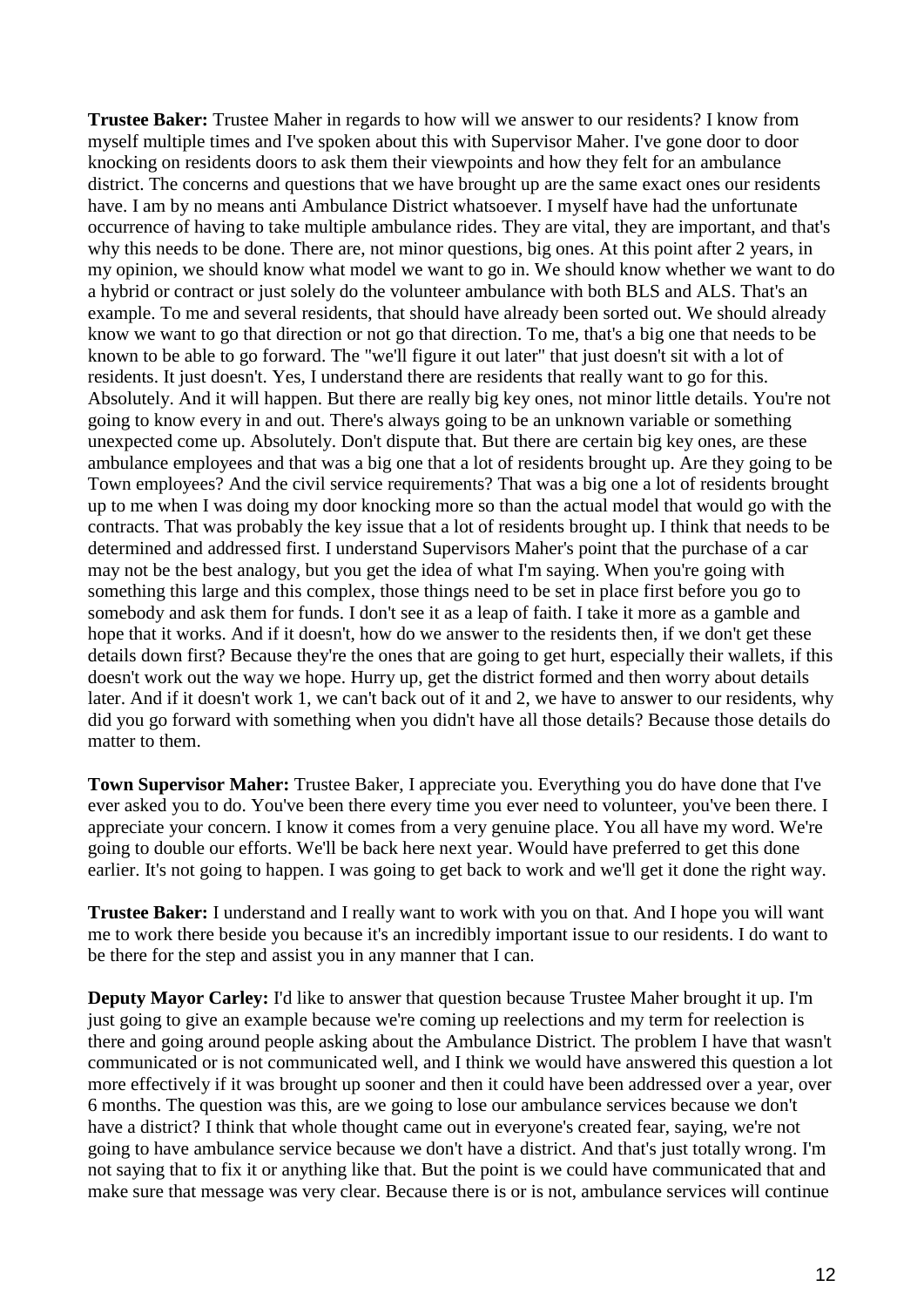in the Village of Walden until we fix this. The amount of time that we have right now as Trustee Sebring said, when you have the 2 months, we try to get this information, only went to 100 or so people. Guess what, I didn't hit the Village of Walden as tinkering between 8 and 9,000. That's another example of the information hasn't been conveyed enough so that the Village residents have a full understanding of what's going on. Clearly they grasp on to a significant emotional side. We don't have ambulance service and they said, I got a mom, I got a dad, I got this and I got that. We need ambulance services. And I had to explain to them, which I don't have a problem and I'll do it every time I speak to somebody, services will continue. However, these are the obstacles. These are the things we're trying to fix.

**Town Supervisor Maher:** I just have to express this very important fact. That might have started some of those conversations and confusion. The reality is very, very dire. If the Town of Montgomery did not provide the financial support that it did at \$150,000 \*inaudible\*. It's not because they had no clue what they're doing, it has to do with the fact that their operational budget is received through reimbursements that they don't know exactly when they're getting. So they don't have the ability to actually execute a real business model, which was very clearly explained for quite a while. I think you might have heard in the community, maybe somebody saying something like that, well, if we don't continue to get support from the Town, this will happen. But at no point did anyone say we're not going to get services, but it's really important to note that it is in the realm of possibilities that the Ambulance Corps itself, without support, may not be able to continue that. That's real. That's a that's a real thing.

**Deputy Mayor Carley:** Clarity for everyone else listening, this is a reality. If the Ambulance Corps was to go away, you still get ambulance services. The timing of your ambulance services may be altered because they're coming from a distance. What I see and what I hear is that we want to make sure that the timeliness of ambulance services are provided to our residents within our Town and within our Village. They will still get ambulance services. But the timeliness of it may be prolonged versus shortened. That's the key to this whole thing. Currently, the Ambulance Corps has BLS services and we get our ALS services from a mobile life and others. That's where we get it from and from what we were told. Of course, mobile life, when I spoke to them, their services are there. When I found out they have a place where they sit here in the Village of Walden for ALS. Not always monitored or not always there, but they have a place where they sit. The ambulance services will continue with or without the district, with or without the Town of Montgomery Ambulance Corps. But we don't want that. We want to keep it. As Trustee Sebring said, it has a legacy and we want to make sure we have our legacy and we want to grow the legacy and make sure it's the best. I agree with you, Supervisor Maher. We want to be that beacon light. We want to show people and be that example to the rest of the Towns, Villages that are around municipalities. Hey, look at what Montgomery is doing. It sits back to answer the question that Trustee Maher said. It's legit. These are not questions that are just out of I don't like somebody. They're not based on relationships. They're based off a fact. They're based off of business. Do you have the funds to carry your vision? Yes or no. Then if the answer is no, then let's see all the pitfalls. Did you put in a mitigate of efforts in order to overcome these pitfalls? And now we can give you the funds or we don't. That's the typical thought of risk management when you go to a bank. The same thing happens here in the Village. We're not just taking this like we don't care because everyone has stated 100%, this needs to be fixed. It's the time frame that like Trustee Lynn brought up. It's the timeframe that others brought up that doesn't sit well. That's where we're at and I just wanted to convey that. Thank you.

**Manager Revella:** I just want to make sure, Brian says that we will get back to this next year. You don't mean 2023 because we're in 2022. We can continue this next meeting and the meeting after, the meeting after, until it gets resolved, correct?

**Town Supervisor Maher:** We're going to be fine. We got heated a little tonight and everybody was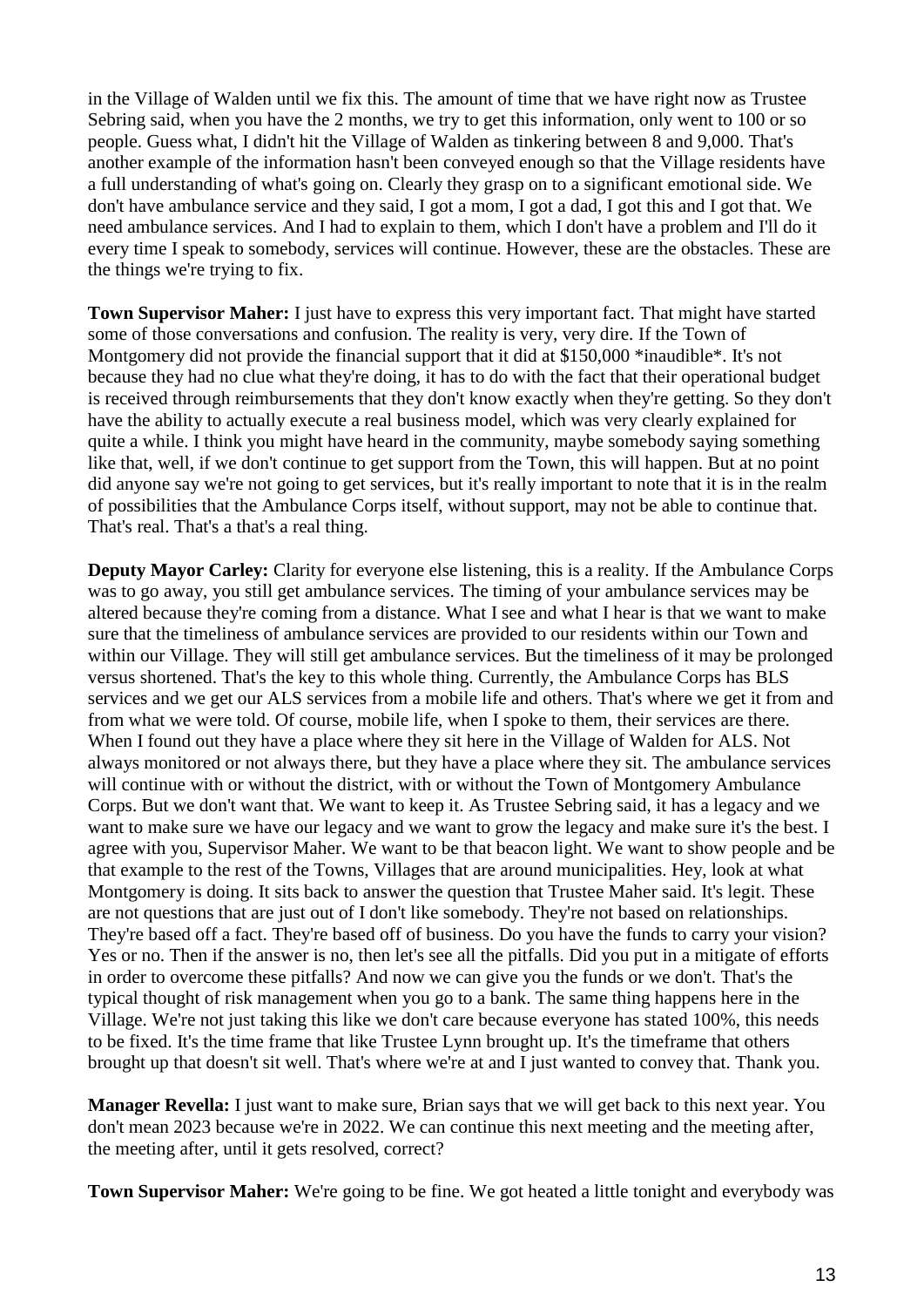really passionate, but it's all because we care. You got my word. We're going to start immediately, John Revella, and we'll be back in force and we'll get this done.

**Mayor Ramos:** Just for clarification, the 2022 Ambulance Corps Municipality Engagement Plan. Is that still in effect or are we changing that?

**Sylvie Rainaldi:** We already held the first meeting.

**Mayor Ramos:** Your next meeting is February 8th.

**Sylvie Rainaldi:** Correct. We already had the first meeting. Nobody from the Village of Walden attended that meeting. The next will be February.

**Trustee Baker:** That's one thing I would like to bring up. The one day, I got the notice the day of the meeting and the other meeting, we got the notice 24 hours. I do not have that list.

**Sylvie Rainaldi:** I'm sorry. I sent out the Zoom link that day, but the schedule I presented at the Trustees meeting that you guys how it just held. I didn't send out the Zoom link until that day, but I gave you the schedule 2 weeks prior.

**Trustee Baker:** I'll recheck my paperwork.

**Sylvie Rainaldi:** Just a few things from the Ambulance Corps perspective. I just wanted to thank the Trustees first for the amount of time and due diligence that you put into this project over the past, particularly 2 months that we've been working on it. I'm sure you could tell, the Ambulance Corps is disappointed in the outcome of tonight. I think that the momentum of this ambulance district with the opting in from the Village of Montgomery and the Village of Maybrook, to then be halted by the Village of Walden, I think is very disappointing. There were a few things that I wanted to just address very quickly in that the idea of having a go live of a tax district in 2023, the Ambulance Corps has committed in multiple presentations to exactly what services would be provided with that plan. We talked about it in various Trustee meetings. That would be the addition of a second ambulance that we've talked about and then the start up of ALS services later on in the year. We have a 3 year plan between 2023, 2024, 2025. That plan, ultimately just because of this decision, just shifts for a year. It gives, as you've mentioned, the opportunity to look into other decisions as far as using different services. I think from a member of the public perspective versus a Trustee had I am going to make a comment that I'm not sure your how your plan would be to do that if you had no negotiation or finances to negotiate with. Which a tax district would give you. I'm just confused on a personal note about how that is beneficial to you to have nothing to negotiate with if you don't have a tax district. That's my member of the public question. But other than that, I have sent out, I gave you guys the list of those Trustee meetings. We are available. We've put in many, many hours of work sessions and various presentations, and providing you with whatever information you need. I know some information tonight was slightly incorrect with what was communicated. It means that we're not doing a very good job teaching what needs to be done, and I know that we're committed to making sure that that happens so that there is more accurate information out there. Ultimately, you guys have put in a lot of work, and I appreciate that. I am one to ask questions as well, and we'll just keep going and work harder. Thank you.

**Manager Revella:** The Board didn't vote no. They just didn't vote yes, yet. There's still time to move forward in the future if they can get this resolved. So, don't be disappointed.

**Sylvie Rainaldi:** But for 2023. I guess you could still vote before the end of this meeting. It doesn't seem like that's your plan for 2023, which is like I said, I am disappointed in for sure.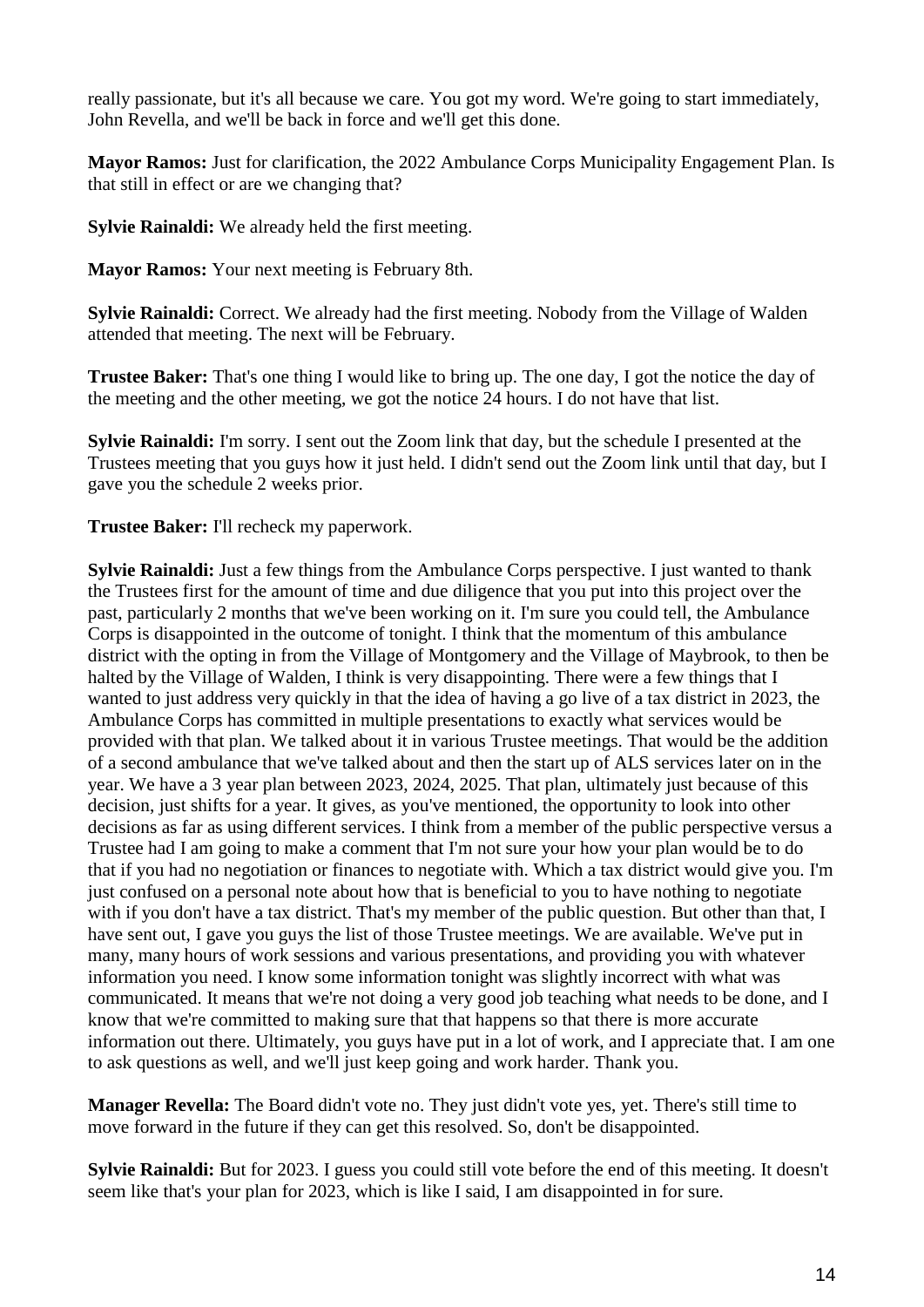**Deputy Mayor Carley:** David Donovan, our attorney. The correct Latin term was "no backsies".

**Mayor Ramos:** John and Dave, is there a need for a polling of the Board?

**Manager Revella:** There was no call for a motion so there is nothing to do at this time.

**Attorney Donovan:** Your options are to do nothing. No action equals not opting in. Your option is someone could move to have a resolution that's been submitted. Someone could move that, second and it could be voted up or down. You don't have to vote. By not voting, you're not opting in. So, you are in effect opting out.

**Mayor Ramos:** Thank you. Is that the agreement of the Board? No action means opting out.

**Trustee Elliott:** Yes, I agree.

**Mayor Ramos:** Trustee Maher? I understand that you were yes.

**Trustee Maher:** We don't have any other choice, right?

**Mayor Ramos:** Not yet. I think Supervisor Maher and the team will get together and involve us. Don't leave us out in the dark and we'll see what we can work out.

**Town Supervisor Maher:** No, we'll continue to involve you 100% as we have.

**Mayor Ramos:** Thank you.

### **Discussion – Police Policies**

**Manager Revella:** The police policies that were given out, the huge documents that we're trying to review. It's a lot to go through. I have the Police Chiefs and Sergeant Werner here to just kind of give a synopsis for the Board on where we were with policies and what we have to do to get that in place to move forward for accreditation. I did have all of the old policies and new policies posted on our website where the public and anyone else to review to compare.

**Chief Herlihy:** Tonight I was called here to talk about our policy reform that we've been working on. It's been a joint effort between Sergeant Werner and myself. We've been working on it since the inception. I brought it to the Board's attention that we would like to partner with Lexipol around November of 2020. We all agreed upon it in June of 2021 and that's when we partnered with Lexipol. From that point, Sergeant Werner started working on it very diligently and full steam ahead. We knew we had a lot of policies that we needed to tackle. Originally, we started out with the Village of Walden. We had about 25 current general orders, as well as the rules and regulations. There was approximately 53 parts to rules and regulation. However, that was back in 1980, when those were originally put into place. We definitely felt with the times going on in the world today that we needed to make adjustments and we partnered with Lexipol. Lexipol is a limited liability partnership. 2 gentlemen created it. They were police officers out in California who turned into attorneys. They partnered with about 10 people and they grew from that point, going multistatewide. To date, we have transformed our current general orders to encompass 160 policies. They are to comply with the State, Federal and the LEAP, which is the Law Enforcement Accreditation Program, which is what our ultimate goal to maintain is, accreditation for the agency. 160 policies are what we currently have in place, as well as 18 of the procedures. We have begun to train our membership with the hopes and anticipation that all of the policies that we worked on would be accepted by the Board. I can only bring the policies to the Board. I cannot approve them. That is up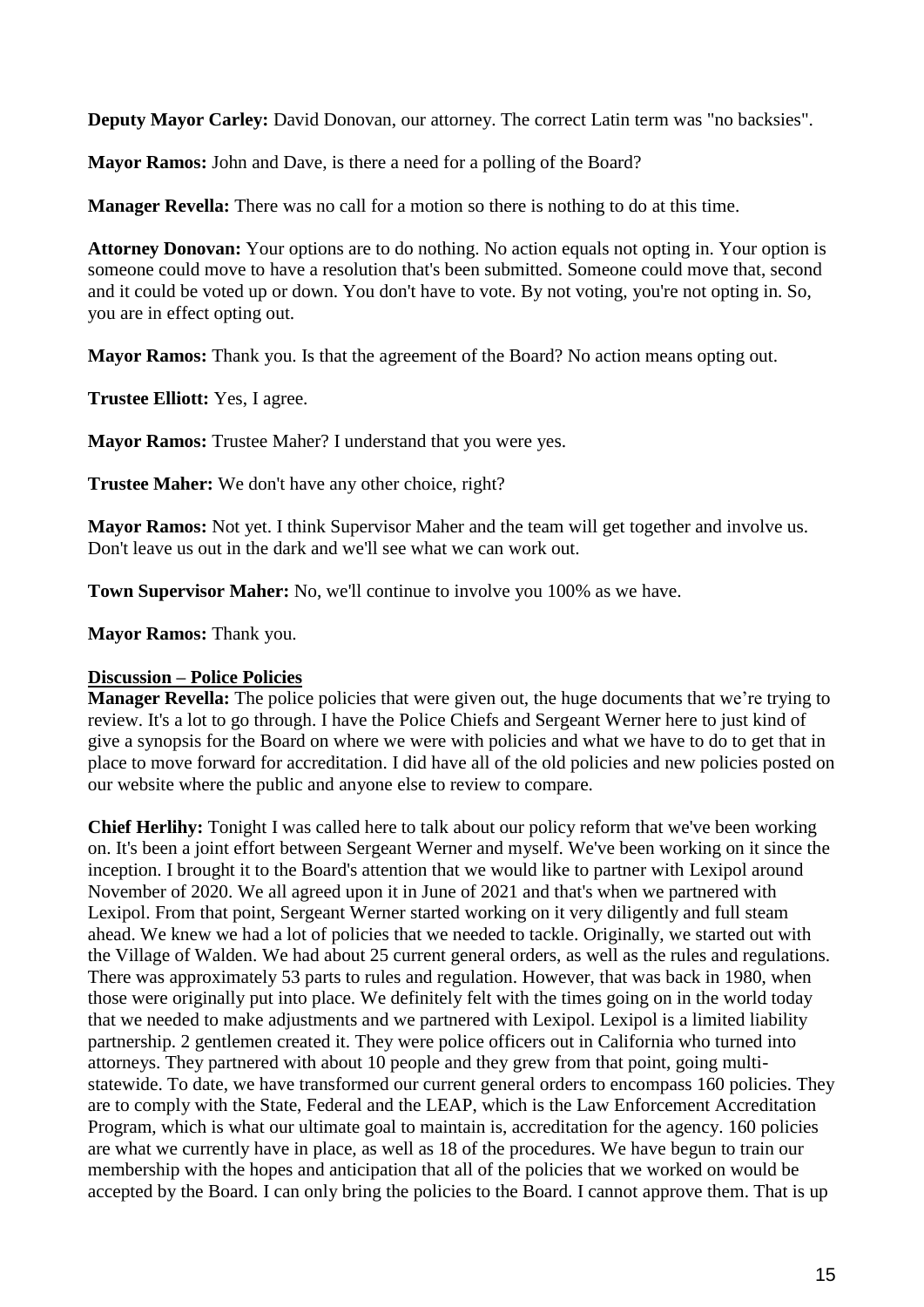to the Board. Our goal is to continue forward. We have a few more of the procedures that we need to work on. Then what we need to start doing is our proofs. Proofs are basically our showing that we are following the standards with all of our membership. So basically, we have to upload documentation to show that we are following all of our standards. I said that we have begun to train all of our membership in the new 160 policies and some of the procedures that we're working on. We have begun to do daily training bulletins. Our daily training bulletins are basically snippets of the policies. It's a reading comprehension of it and then at the end, it's a question/answer. They ask you a question pertaining to what you just read and then you must answer the policy accordingly. We've been doing that since about August. We run about 30 daily training bulletins per month and we had just executed all of July's. Currently, everyone is up to speed. Right now, though, we are working with both the previous and the new policies, although I cannot put the new policies into place until they are accepted by the Board.

**Mayor Ramos:** Thank you. Nice job, Bill.

**Trustee Thompson:** I'm still reading through all of the policies on the website, but thank you for all your hard work Bill and Roy.

**Trustee Sebring:** I'm still going through them all, too. Quite lengthy. A lot I don't understand as a layman, but that's what the Police Department is there for, to do what they're supposed to do and write it up the way it should be worked out and implemented.

**Trustee Maher:** Thank you, Bill.

**Trustee Elliott:** Thank you, Chief and Sergeant.

**Mayor Ramos:** I'm like about maybe not even halfway there, but from what I'm reading, it's a lot of work and it's from 1980, it's come along pretty well. Thank you, everyone. Each member of the Police Department, yourself and Sergeant Werner for taking the lead on getting us into the 2025.

**Deputy Mayor Carley:** Because it's so lengthy, are we going to just wait till everyone finishes reading it or can we start? I would suggest a section at a time so we can get this off our plate and then Chief can move forward with either keeping that policy or reinstating the new one. If we can figure out how many we want to read, get approved? So we're not waiting.

**Trustee Thompson:** That's a good idea. Have him break down how he wants us to review them. And then we'll have a discussion if we have a question.

**Deputy Mayor Carley:** Right. Get that one reviewed and approved and then we move on.

**Mayor Ramos:** Can you cut it up into quarters? That gives us one quarter at a time where we can review it? I know ultimately the whole package has to be approved by the Board. But I would think its simplicity reading a quarter of it, discussion and approving it at that point and then approving it at that point and then approving the whole package after we are done. I think most of us have gone through the first quarter at least, but that would be beneficial to us.

**Deputy Mayor Carley:** Chief, do you have a timeline?

**Chief Herlihy:** The sooner the better. Currently we're operating under the old policies and procedures, but I want to put the new ones into place only because that'll bring us to the forefront with everything going on. The Law Enforcement Accreditation Program puts us at the highest standards. When we read over these policies and procedures, you'll see in the outlines that we sent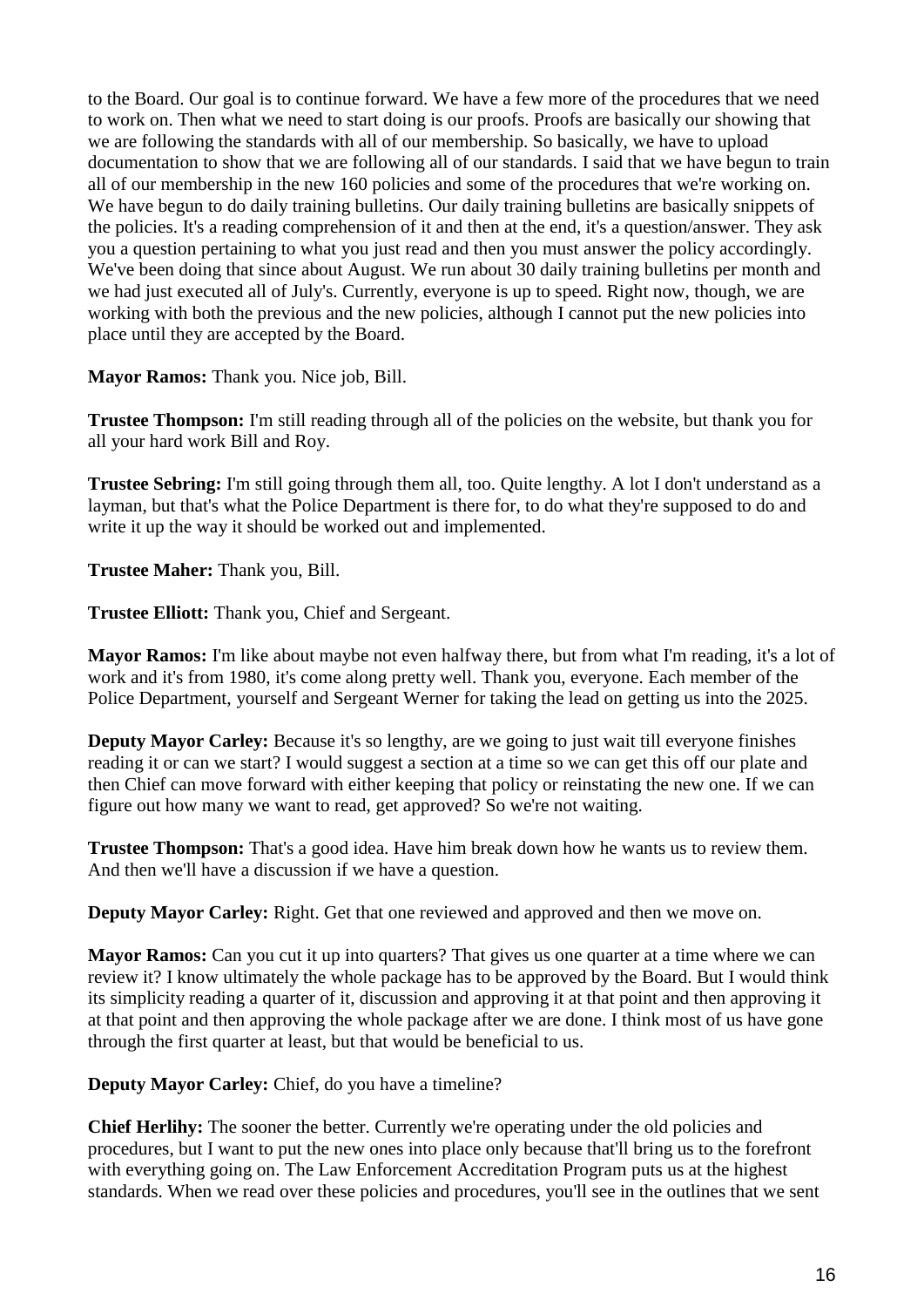you. There are specifics in those policies that we must adhere to and you'll see the State, which is the State. The Federal, obviously is the Federal and the Law Enforcement Accreditation Program. All those we cannot change. If we change things of that, that can ultimately not enable us to get the Law Enforcement Accreditation Program that we seek.

**Deputy Mayor Carley:** You said the different levels you got your Fed, State and you have local correct?

**Chief Herlihy:** No. The LEAP is the accreditation program guidelines.

**Deputy Mayor Carley:** Is that encompassing the 160 or is that something else?

# **Chief Herlihy:** Yes.

**Deputy Mayor Carley:** Which one would you prioritize first or can you break that down? If you had to say, these are the ones we need now, so we can get them out of our plate. I know you want them all.

**Chief Herlihy:** I understand. It took us a couple of months to get up to speed with all of them as well.

**Deputy Mayor Carley:** Can you bring that back to the Board? You look through it and as the Mayor said, if you break it down in quarters out of 160. And then you said, let's get this top 25, top this, go through that and then we'll move forward. Something like that.

**Mayor Ramos:** it would really help us out and it'll bring more clarity and ease of approving them when it comes down to approval. We're not going to take long, just let us get a bite on it. If you can split those up and just tell us we need you review 1 through 60. Policy numbers and then continue. I think it would be beneficial to all of us. Then our ultimate goal, hopefully in the next 3 meetings, we could probably punch that out. 2 meetings, we could probably punch that out.

**Chief Herlihy:** We could say do sections 1, 2 and 3 now. Maybe meet in like 2 weeks as the committee and then we can make a decision from there and then we'll move on to the remainder. Unless people need more time, if you need more time, that's fine. The longer we wait, the longer we wait to go for the accreditation.

**Mayor Ramos:** I think everybody is in agreement

**Deputy Mayor Carley:** Before we vote, do we have to have all of them reviewed?

Mayor Ramos: Has to be all.

**Chief Herlihy:** Yes. The Board has to approve all of the policies.

**Deputy Mayor Carley:** No, I know they have to approve all. For instance, section one, we review section one. We say approval, so you can start acting in that. Then do the same for section two versus wait till we finish the whole thing and then get you Board approval. Can we do that?

**Chief Herlihy:** Yes. We can do it by section. That would be fine.

**Mayor Ramos:** What sections you're talking about?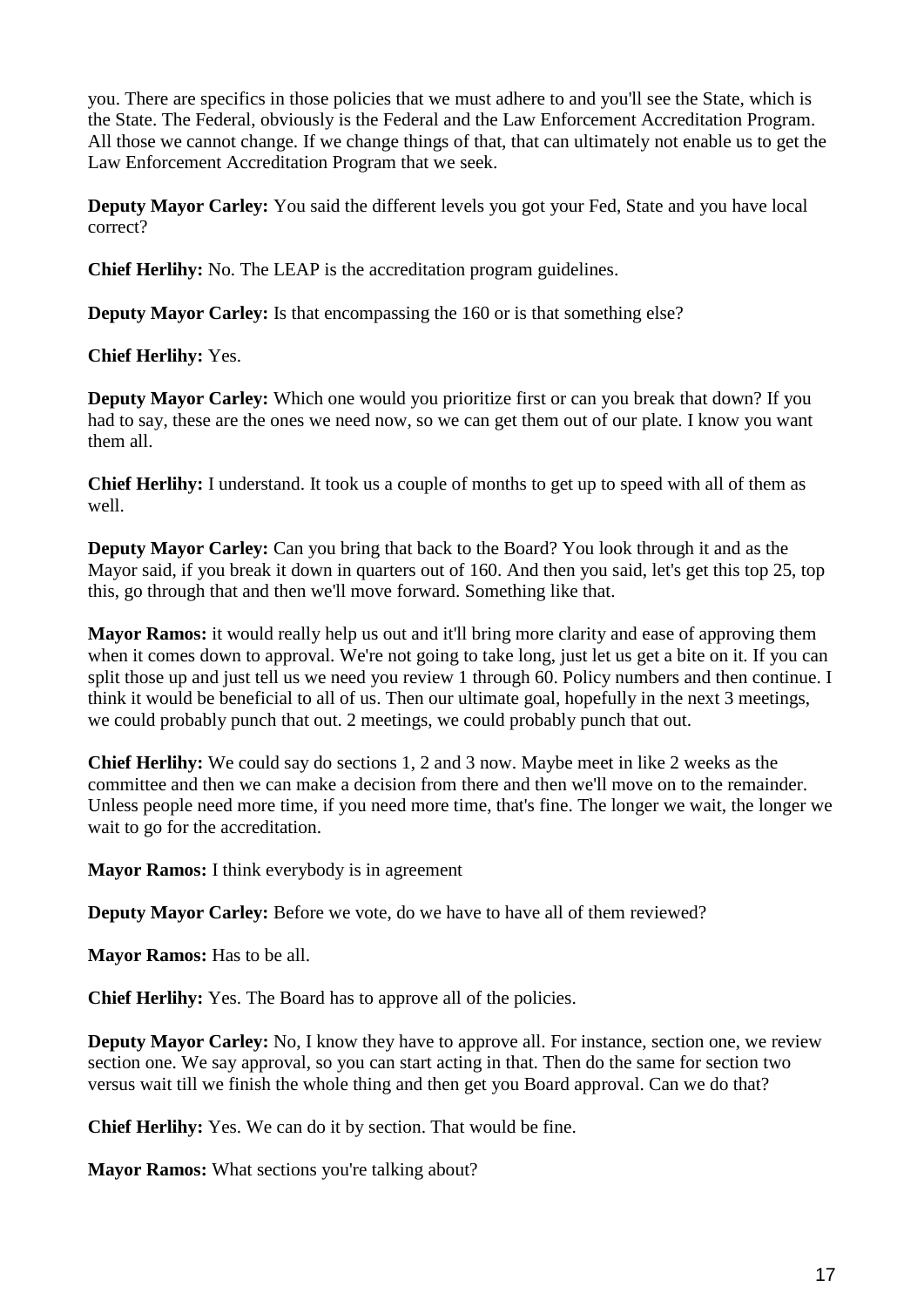**Chief Herlihy:** 1, 2, 3.

**Trustee Thompson:** He wants 1,2, 3 by the next Board meeting. Correct?

**Mayor Ramos:** Yes. And then we'll discuss the further, 4, 5, 6, maybe 7.

**Chief Herlihy:** 1, 2, 3 sounds perfect.

**Mayor Ramos:** And then just set up a plan where we can bite it at it.

**Chief Herlihy:** Can you just add the mission statement and Chief's preface? That's basically just a page document.

**Mayor Ramos:** Thank you.

#### **Discussion – Building Code – Dates and Times Work Can Be Performed**

**Manager Revella:** We were getting further clarification. We're trying to get rid of some conflicting language in that section. I'm not sure if Dave had any suggestions for potential language.

**Attorney Donovan:** Last meeting the Building Department had identified a discrepancy, holidays with noise. You weren't allowed to do certain things. There was a conflict in 2 sections about what you can do on holidays, which led to a larger Board discussion about perhaps analyzing the entire issue. We had a question about daytime hours, actually defined in the game. I'm not sure if the Board has read through Chapter 181, fairly comprehensive. Looks like it was adopted in 2000. I don't know if the Board is interested in redoing this entire section. If you are, you may want to think about it, I don't want to spend taxpayer money for you, but to have an acoustical engineer involved because there are certain decibel levels that are identified as emanating from certain areas into other areas. I don't even think your Code Compliance Officer even has the equipment to measure that. Actually you can get it as an app on your iPhone, but also there is a decibel meter that has to be calibrated on a periodic basis. I don't know whether the board wants to host it \*inaudible\* or you just want to kind of take a look at and try to find the conflicting language. \*inaudible\*.

**Mayor Ramos:** Can you repeat the last thing that you said?

**Attorney Donovan:** I think the last thing I said was whether or not you wanted just to address the narrow issue that came up at the last meeting, which is the discrepancies on holidays or whether you want to look at a larger lens and reanalyze the entire Chapter 181, which does appear to be fairly comprehensive, although it was adopted 20 years ago.

**Manager Revella:** We do need to correct the narrow issue. I'm just not sure if the Board wants to get into the whole picture or not. The whole chapter.

**Trustee Elliott:** Does the does the PD enforce that or does the Code Enforcement?

**Manager Revella:** Code Enforcement is the enforcement arm of it, but the PD has to come and do the actual sound meter.

**Trustee Maher:** Can you clarify just what exactly is, not the larger issue, just what Code Enforcement is looking for us to modify here?

**Manager Revella:** There are 2 paragraphs consecutively that say conflicting things.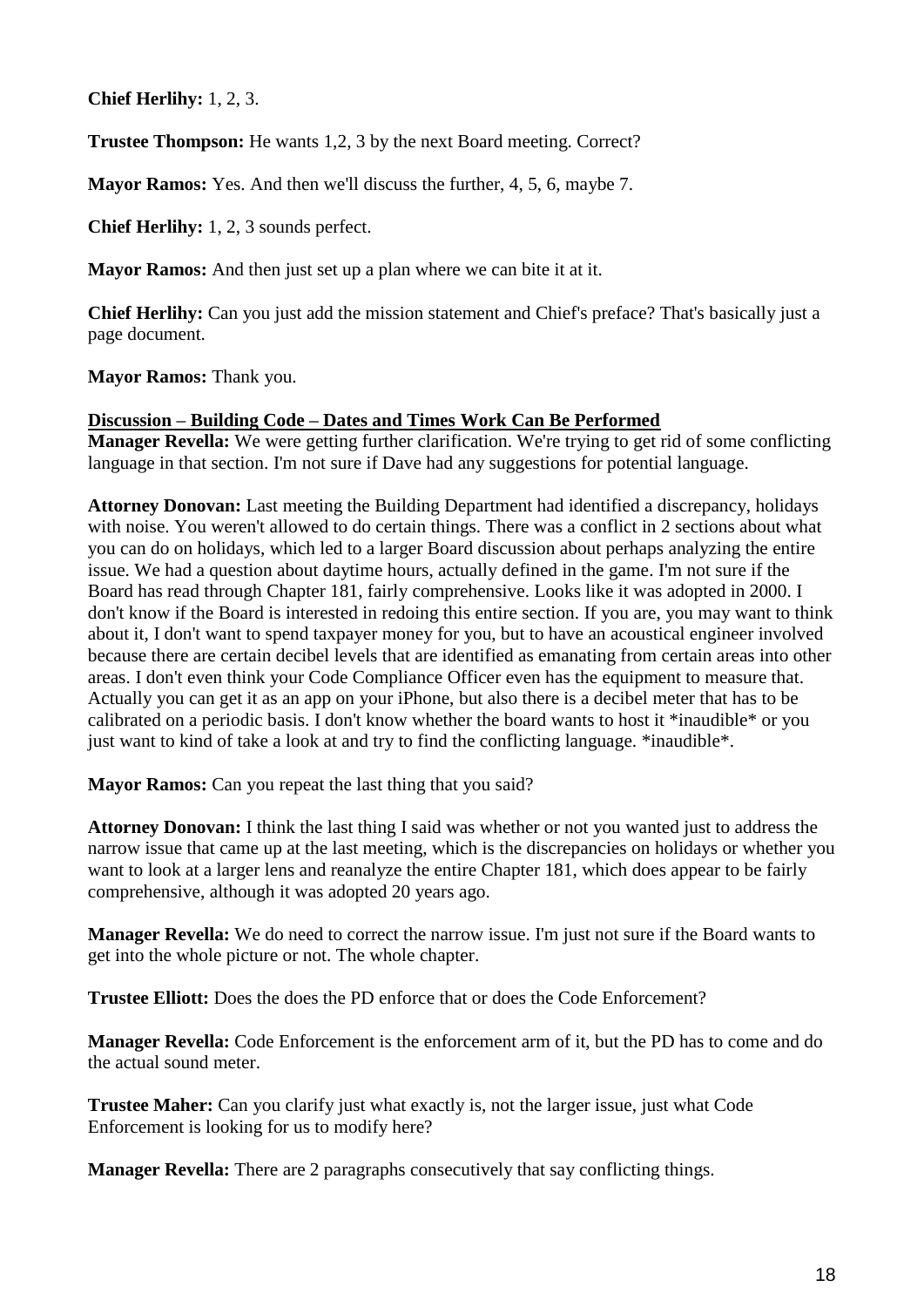**Attorney Donovan:** It's about construction activities. One section says you can't do them on holidays, and the next section right after that says you can do them on holidays. Construction activities between 10 am and 5 pm. It's a conflict.

**Manager Revella:** The first question is whether the Board wants to allow it or not. If they do want to allow it to, are they going to have any restrictions on just for people that can do stuff in their own home is allowed and outside contractors aren't or they want to have it for everybody. I'm not sure what the Board's pleasure is.

**Mayor Ramos: Dave, 181, what?** 

**Attorney Donovan:** 181-7 paragraphs B1 and B2.

**Trustee Maher:** We need clarification on if we're going to allow construction on holidays and weekends.

**Manager Revella:** At all. And if you are, are you allowing it just for people working on their own homes or for contractors as well?

**Attorney Donovan:** Relative to that issue that came up last meeting about who may work during the week or whatever it may be but doing construction activities. Your code does regulate that. It says if you're in your home and you're over a certain decibel level, it could be a violation. Exceptions, things that don't apply and \*inaudible\*. But if you live in your home, doing your own work, if you exceed the decibel level, that's violation of the code.

**Trustee Sebring:** We had a comment from the a resident that this section more or less pertains to the building industry itself, not the homeowners. The contractors working on Saturdays and Sundays and holidays. That's what I gather from this code information that we're discussing now.

**Attorney Donovan:** I am reading this, \*inaudible\* a homeowner and a contractor or a business, I suppose if you are on the receiving end of the noise, it's a difference to you, whether it's a homeowner working on his own house or a contractor working. Because if you've exceeded the level of the way it is now, it's a violation. But it may not matter if you are on the receiving end of the noise.

**Trustee Thompson:** I think we need to make holiday less generic. Obviously you don't want to hear someone on the major holidays, but does anyone really have a problem if someone wants to make a little noise on Washington's Birthday or Memorial Day? Holidays alone needs to be addressed. I agree with Mr. Donovan that I don't see where you can say a contractor or private homeowner. Noise is noise. Whoever makes the noise is making the noise.

**Trustee Sebring:** Plus the time that they start in the morning. Sometimes they may start right at dusk.

**Trustee Thompson:** The code says, I believe 8 am till either 10 or 11 pm.

**Trustee Sebring:** Sometimes they start earlier than that. Soon as the sun comes up.

**Trustee Baker:** The one thing that struck out to me is the holiday. I can understand not having it on Christmas or Thanksgiving or even Easter, but I don't think anyone's going to cry on Washington's Birthday if they hear a hammer.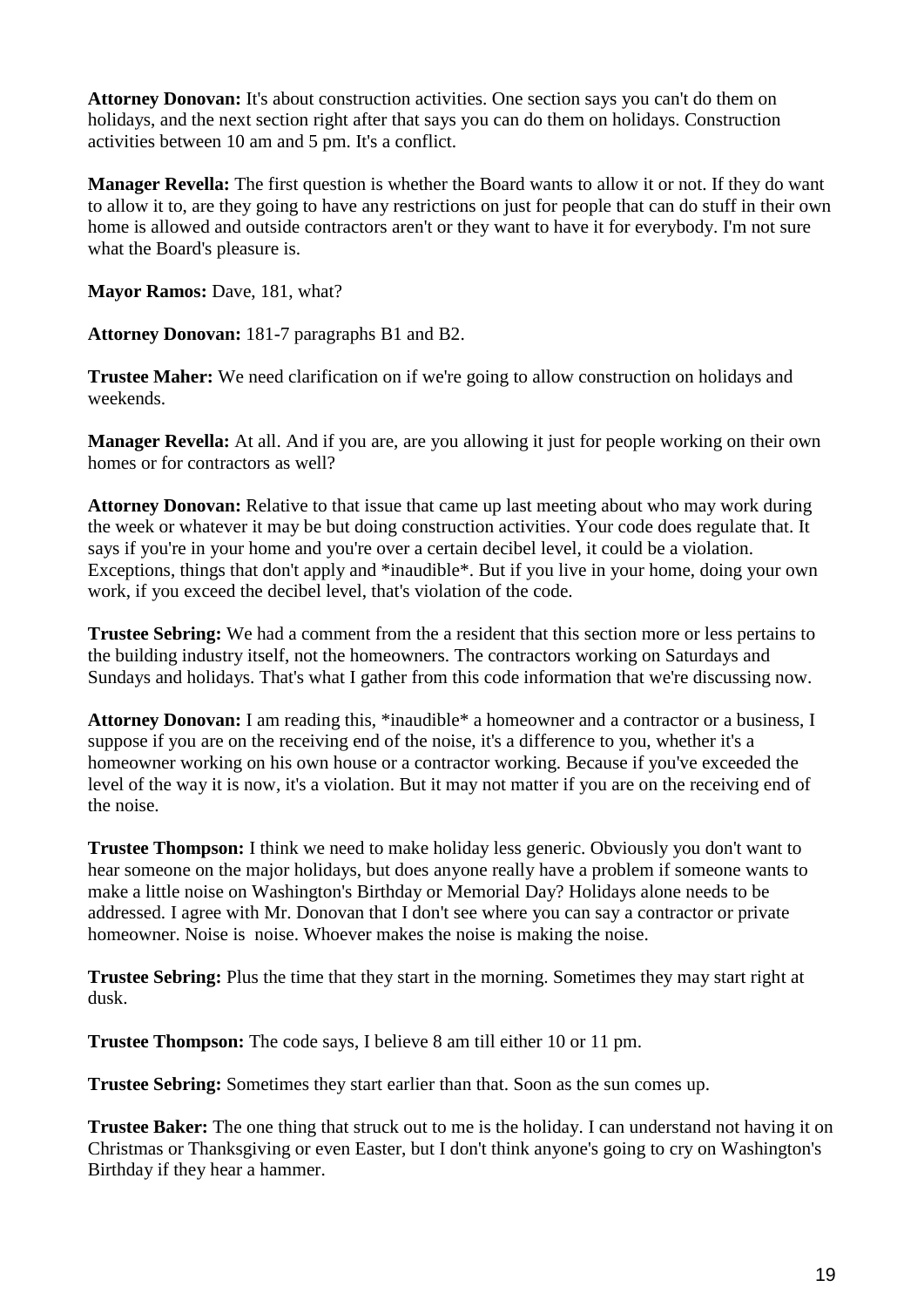**Trustee Elliott:** I think that the times need to be addressed also because I just know from when I was working. The landscapers start at, I don't know, 8 o'clock in the morning and technically the leaf blowers were above the decibel level that it was supposed to be at. But do we want to shut down the landscapers until 10 am?

**Mayor Ramos:** I agree.

**Trustee Maher:** I think a majority of people do work on their house, whether they hire a contractor or do it themselves. Typically on the weekends or holidays. I'm in favor of keeping that. I think that we could make some adjustments to the times. I think definitely some clarification on which holidays we can look at that deeper as far as restricting certain holidays. But I think, in general, I'm okay with that.

**Deputy Mayor Carley:** I think there need to be revisions. However, just to go back to the Village Manager, he asked the same question. Are we looking at just this specifically? Or are we going to do the whole document? I'm in favor of doing the whole document because I just want to make sure everything is addressed and we don't have to go back and do it again. In regards to this specifically, yeah, we need to clean up the language so that we can make a decision as a Board. Either you can have work on a certain day or you cannot.

**Trustee Thompson:** I agree we should review the whole document.

**Mayor Ramos:** I also agree with reviewing the whole document. Obviously I see some issues with if you want to call it collecting evidence, with the decibel readers. I agree with you, Mr. Donovan, about the calibration of these instruments, who possesses them, how it's done and time limitations. If the person who's running it for 2 minutes, I'd like to see some interpretation on that, Mr. Donovan. What the length of time is for or an excessive noise? Is it 2 minutes or 10 minutes or half hour? I think we should review that. Another homework assignment for us. As we stated, historically, I think we should review the book itself in a timely fashion where we can take time and look at the codes for its relevancy.

**Attorney Donovan:** Does the Board have any inclination about engaging an acoustical engineer? I just say that because there's limitations, for example, if the emitter, a person making the noises at a residential zone, that he/she is limited to 62 decibels going into an industrial zone. 55 into a business zone. 55 decibels to another residential zone during the day. 45 at night. I have no idea if those are still accurate. When you have a business owner going in an industrial at 62 decibels, I don't know or if there's a source that we can use that says, yes, these are the appropriate measures. I just don't know. I would just be repeating those and I don't know if the Board is satisfied with that. It must have been analyzed 20 years ago.

**Manager Revella:** My suggestion would be that everyone would go through this chapter and come up with any suggestions for comments or question. Once we get that done, then we would consider bringing someone in when we get to that that point. I think it's important for everyone to go through first and see if there's any points of interest or contention that we need to address. Language wise or code wise, before we get to the decibels. And then the decibels will probably be like the last thing to address and if we need to.

**Deputy Mayor Carley:** Do you think Mr. Donovan is correct? Should we get somebody in? I don't know if you get somebody in as in you paying hours of testimony or something. But just get information concerning what are the laws for the decibel levels currently.

**Trustee Thompson:** Wouldn't our Building Inspector have some of that information? He's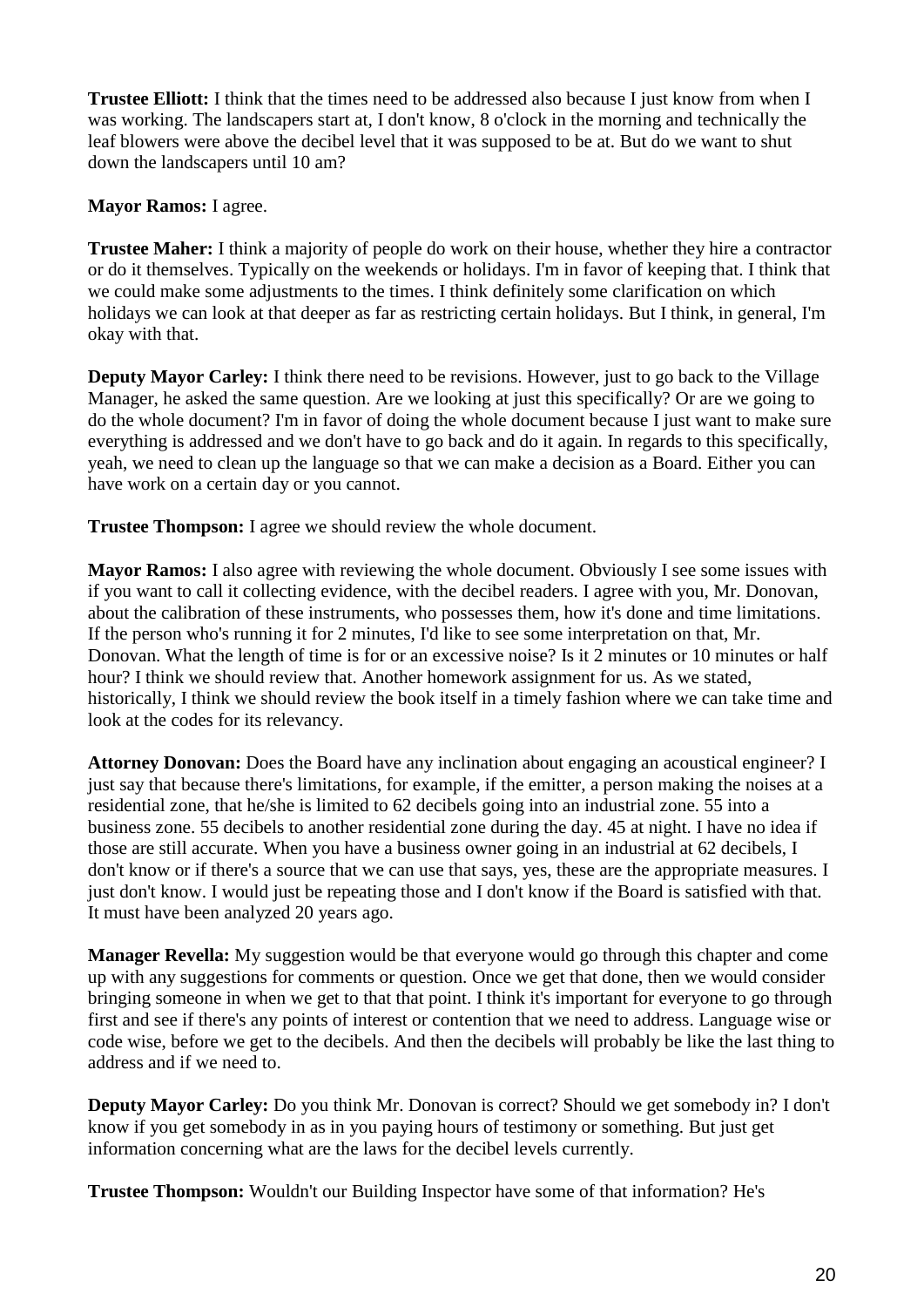constantly getting training about the different standards. Would Dean know that?

**Manager Revella:** He would have some language on that and I think the Chief may also may have some suggestions on acceptable decibels from information they get from alerts or from other laws from other departments. So we could get some background on that. I can ask our engineer if they have suggestions for somebody who may have some insight.

**Attorney Donovan:** The other thing, that this is all \*inaudible\* and what we have discovered there is the decibel level is an acceptable measure meter and it's over a certain level to violate. Not always the proper measure. By that, I mean, when you are out during the daytime, there's a lot of ambient noise in the background, 60 decibels, maybe too loud. If it's nighttime, when there's not a lot of ambient noise in the background decibels, maybe \*inaudible\* because you hear that noise. John, I don't know if Lanc & Tully has that kind of ability, but I do think we want to lean on somebody at some point. I think really should go through it. At some point in time, I think you're going to really need to lean on a professional noise person to make to make sure that what you ultimately do works in the real world.

**Trustee Thompson:** From going to Planning Board meetings, this has come up, especially with the bus company and they do address this. The engineers can address this.

**Trustee Elliott:** Can we have that solely on the Police Department? Usually you get a noise complaint that goes into the Police Department, then the police are going to respond and they're going to take the noise measurement and then Code Enforcement is going to write the summons? Is that how it works now?

**Manager Revella:** No. The PD would write the summons right now.

**Trustee Elliott:** I know a problem we used to have was, we were supposed to take the measurement from 250 feet away. But if there was a bird chirping in the tree, it picked that up first and no matter what, you could have had no TV on or radio on in your house, but it's picking up the bird. There are issues with it.

**Mayor Ramos:** Let's all review the 181 and come back next meeting with some help and then we could reassess that to where we're going to go after that.

**Manager Revella:** Yes. Thank you.

### **Payment of Audited Bills**

Trustee Sebring made a motion to approve Payment of Audited Bills. Seconded by Trustee Thompson. All ayes. Motion carried.

### **Correspondence**

**Trustee Maher:** I received an email from a local filmmaker, David Bain. I'm not sure if he reached out to the rest of the Board. Just in favor of us partnering with our local airport and trying to get more flights out of Stewart.

**Manager Revella:** I got that as well and I responded just so the Board's aware. Would be happy to help coordinate anything and work with them on getting more flights in Stewart. If anybody else, has any insight, obviously reach out and we'll work with them.

**Trustee Maher:** I was definitely in favor of that as well. I'm not sure how much we can help, but whatever we can do.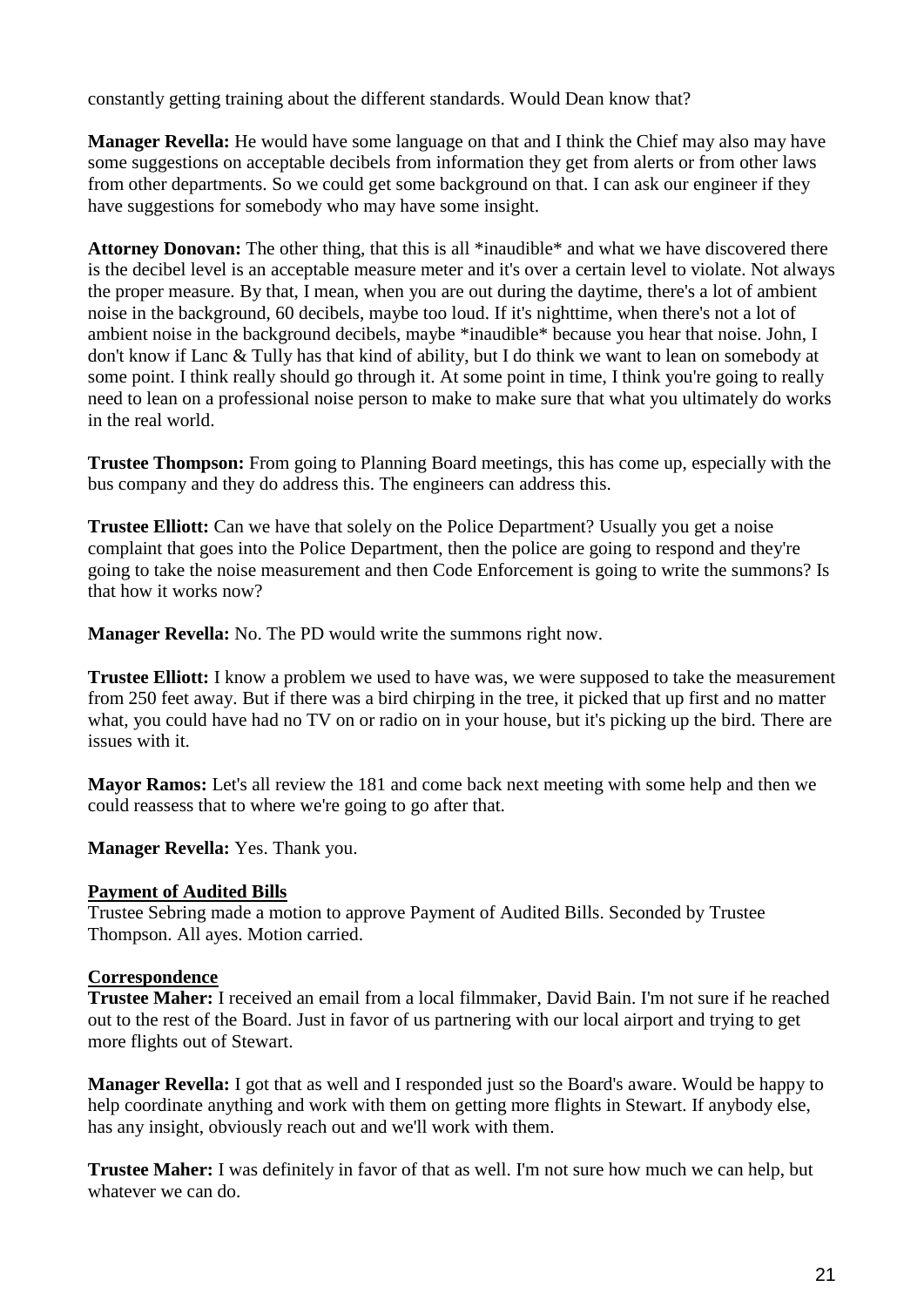**Trustee Elliott:** I received the same correspondence. I'm also in favor of that.

**Trustee Thompson:** I received 3 different emails regarding the Ambulance District and I don't think I got the 1 about Stewart Field. If I did, I overlooked it. I didn't see it.

**Trustee Sebring:** I received the same 3 emails about the Ambulance District, but I didn't get the 1 about Stewart Airport extra flights.

**Trustee Baker:** I received the same correspondence in regards to the airport and to the Ambulance District. I had a couple of residents stop me in regards to concerns about speeding on East Avenue and wanted to know if it was possible to get a traffic strip monitor to see how many people are actually speeding and what speeds they are speeding that.

**Deputy Mayor Carley:** I received the same correspondences and I agree that it's something as the Village Manager stated that it'd be nice to look into.

**Mayor Ramos:** I received 7 different emails by residents of Village of Walden. And I received correspondence from Mayor Dennis Leahy from the Village of Maybrook, along with his Deputy Mayor, Mr. Pritchard about the Ambulance Corps.

### **Miscellaneous Comments from the Board of Trustees**

**Trustee Thompson:** I had a Village resident ask me, I believe it was after 1 of our Board meetings, there was discussion about traffic control. Someone asked me, is there a possibility of putting a turn only to the right at the end of Coldenham Road? The traffic gets so backed up on Coldenham Road. and you can't really, it's very difficult to turn left to get out onto route 208. Is there any way we can control the flow of traffic there? He suggested we put the sign saying no left turn or perhaps for certain hours of the day, no left turn.

**Manager Revella:** That was part of the traffic study for the townhouse project. I'm not sure if they ended up requesting a light there. But the other part is that's a State and County road, we can't control it. We can suggest to the County or the State to make those corrections. I believe that was part of the study. We have to ask the Building Department if they recall what the results of the traffic study was on that section. It was 1 of the intersections that was studied.

**Trustee Baker:** I wanted to thank Supervisor Maher and Sylvie Rainaldi for all the work that they have done. I don't want them to feel as though it's not appreciated or acknowledged that the work that they did do, even though the decision didn't go the way that they had hoped. We do appreciate the leg work that they have done on that. I also wanted to thank Supervisor Maher. He did a great job at obtaining those COVID-19 kits, that have been passed out to the residents. I was one of the delivery drivers, as well as many, many volunteers. Those who volunteered to deliver those kits to those residents. They were overjoyed. I didn't come across one person who didn't appreciate getting those kits. Thank you TOM Strong, Robbie Brown and Town Supervisor for obtaining it and all those residents that stepped up and helped hand out those kits.

**Trustee Maher:** Last week I had my monthly meeting with the Town of Montgomery Opioid Task Force and we are really trying to focus our efforts on education, especially in our youth, starting in our elementary schools. Discussed some initiatives that we're looking to put in place and really focus our efforts on prevention and education. We are also looking into holding Narcan trainings throughout the area. We had a professional who had the idea to do a pop up Narcan training and I loved that idea. We were thinking about having it in the Village of Walden. When we get more details ironed out with that, I will definitely update everyone on when that will be and where that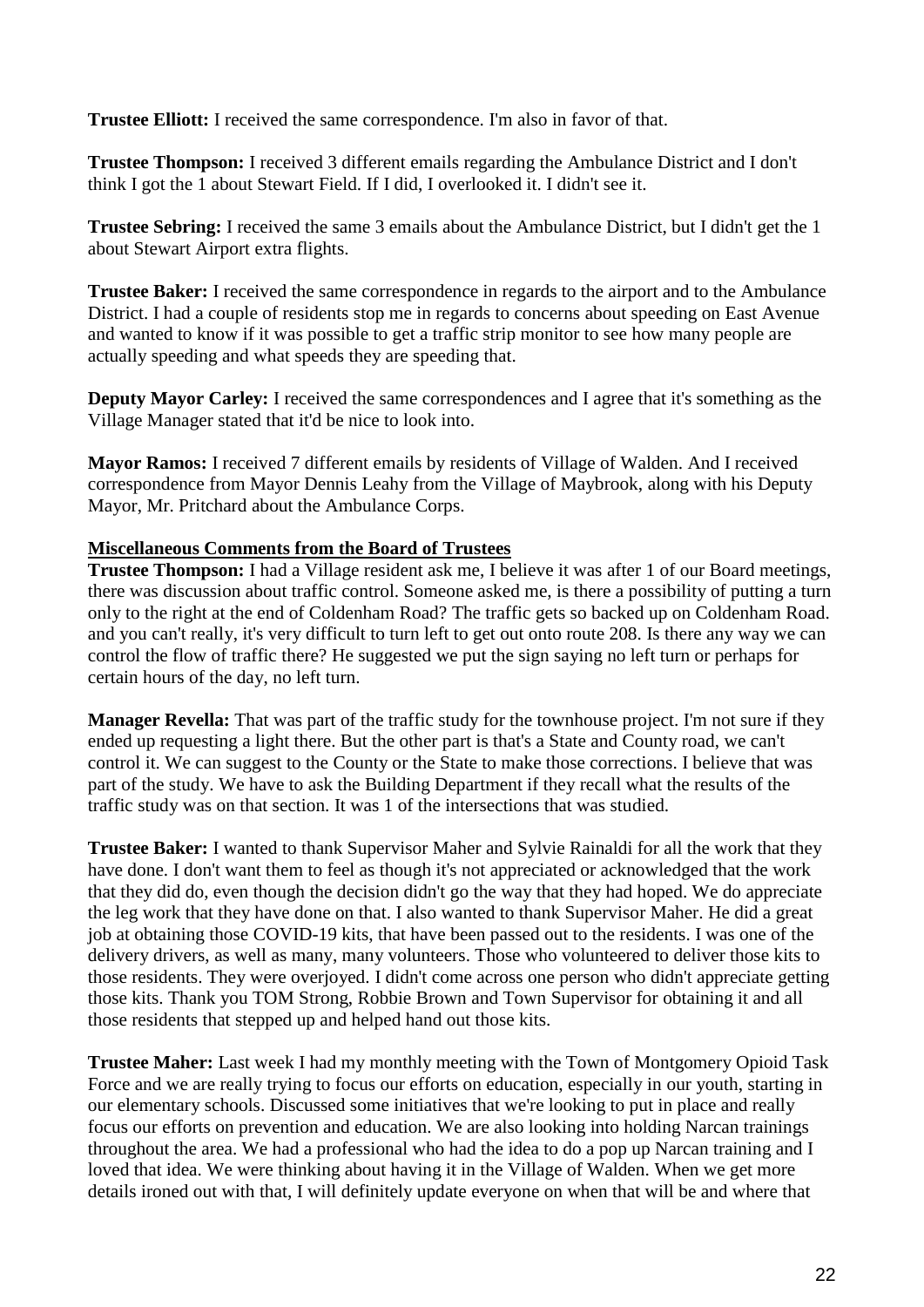will be. But the idea behind it was to really try to get the training and the information out there to people who might not necessarily sign up for something like that. Trying to combat that whole not me and not my child idea that's out there. I think that just having it be a pop up thing where anyone can come. If they're at the grocery store and they see it going on, they might want to join and get more info. I thought that was a great idea. I'm looking forward to getting more information on that. In regards to the tax district, obviously disappointed with. I think the misinformation that was out there, I'm listening to some of the comments and I honestly don't even feel like I was at the same meeting that everyone else was. I think that sometimes a lot of group think happens. I think a lot of ideas get tossed around and I just think that I'm grateful we're going to have a lot more time to get everyone educated on the topic.

**Trustee Elliott:** I also want to thank Supervisor Maher and Sylvie for all the hard work that they did. I want to reiterate that by no means no deal. We're going to get it done. It's just going to take a little time. So we get it done correctly. Also thanks to the Chief and Sergeant for all the work that they did for those updates. I know that's no easy task.

**Deputy Mayor Carley:** Want to say thank you also to Town Supervisor and Sylvie for all the hard work that they did. I do appreciate it. I received a correspondence, I guess the postal services are sending out something you don't go to and get COVID tests. I'll forwarded it to the Board what I received. I don't know if you're registered or ask to receive home test and they'll send it to you.

**Mayor Ramos:** Tuesday, January 25th. Village of Walden will be hosting booster shots for the Moderna and Pfizer from 2 pm to 7 pm here in this room at Village Hall. We've secured transportation for those seniors that cannot make it. The Town of Montgomery shuttle bus will be operating during that timeframe. If everyone would call the following phone number 845-457-2600 and I'll have the Manager and Clerk put that on our website in order to get the transport to this site. We do have the website to sign up for booster shots for Moderna and Pfizer initiated by the County. Greatly appreciate everybody signing up first and hopefully we'll get a high number to come and take care advantage of that. I would like to thank Supervisor Maher and Ms. Rainaldi for their work. This is by far not done yet. We will work at this and we will get it done.

**Manager Revella:** I just want to remind the public that presently we're planning for the same type of Board meeting February 1st. But if the COVID conditions improve, we would return to in-person meeting next meeting, which is February 1st. That's the goal.

**Mayor Ramos:** We will post that.

### **Adjourn**

Trustee Maher made a motion to adjourn the regular meeting of the Board of Trustees. Seconded by Deputy Mayor Carley. All ayes. Motion carried.